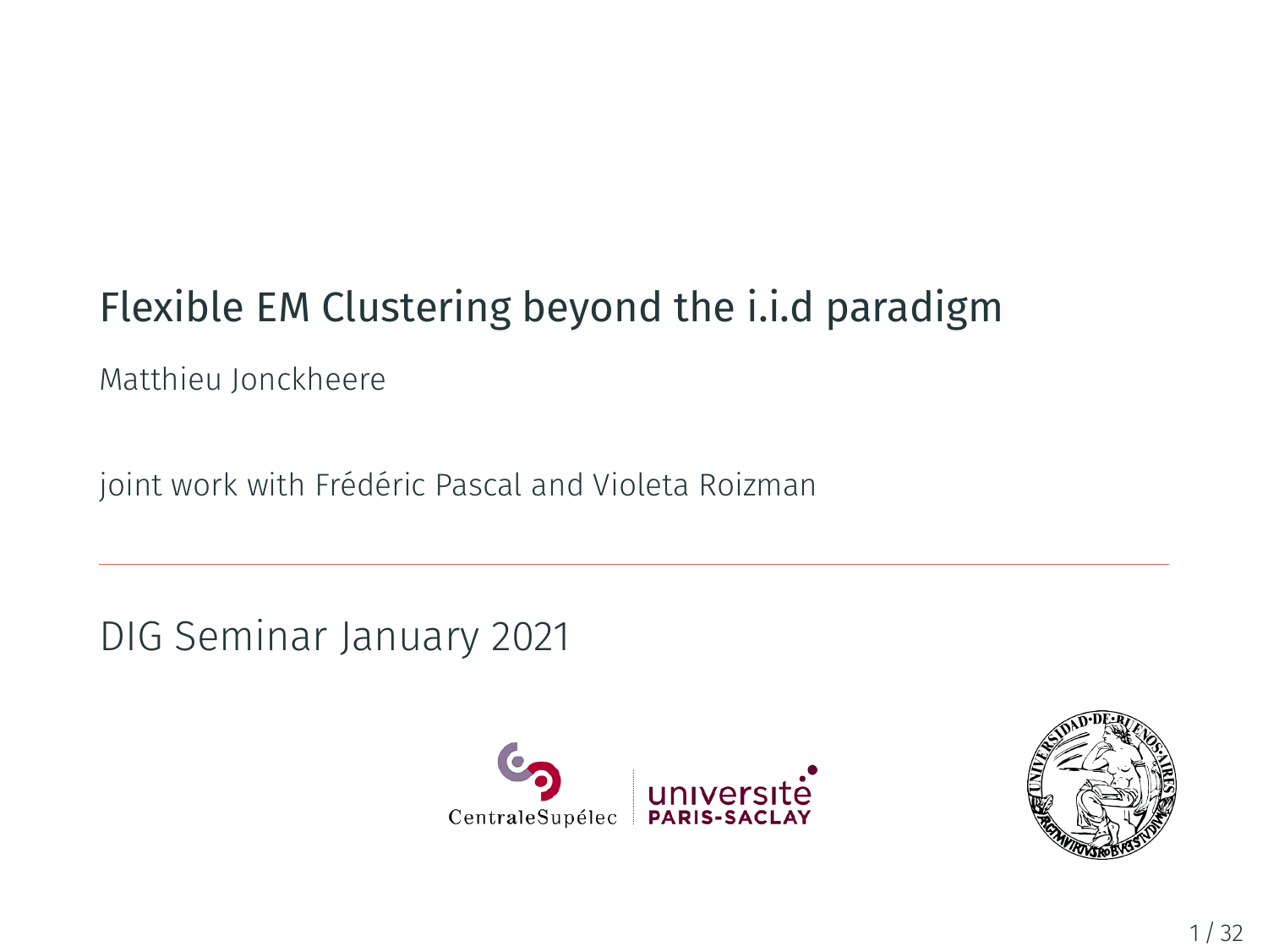# Some challenges for clustering

### Heterogeneous datasets

- Datasets with outliers/noise.
- Heavy tailed distributions.
- Different scales/distributions.
- Continuous and discrete data.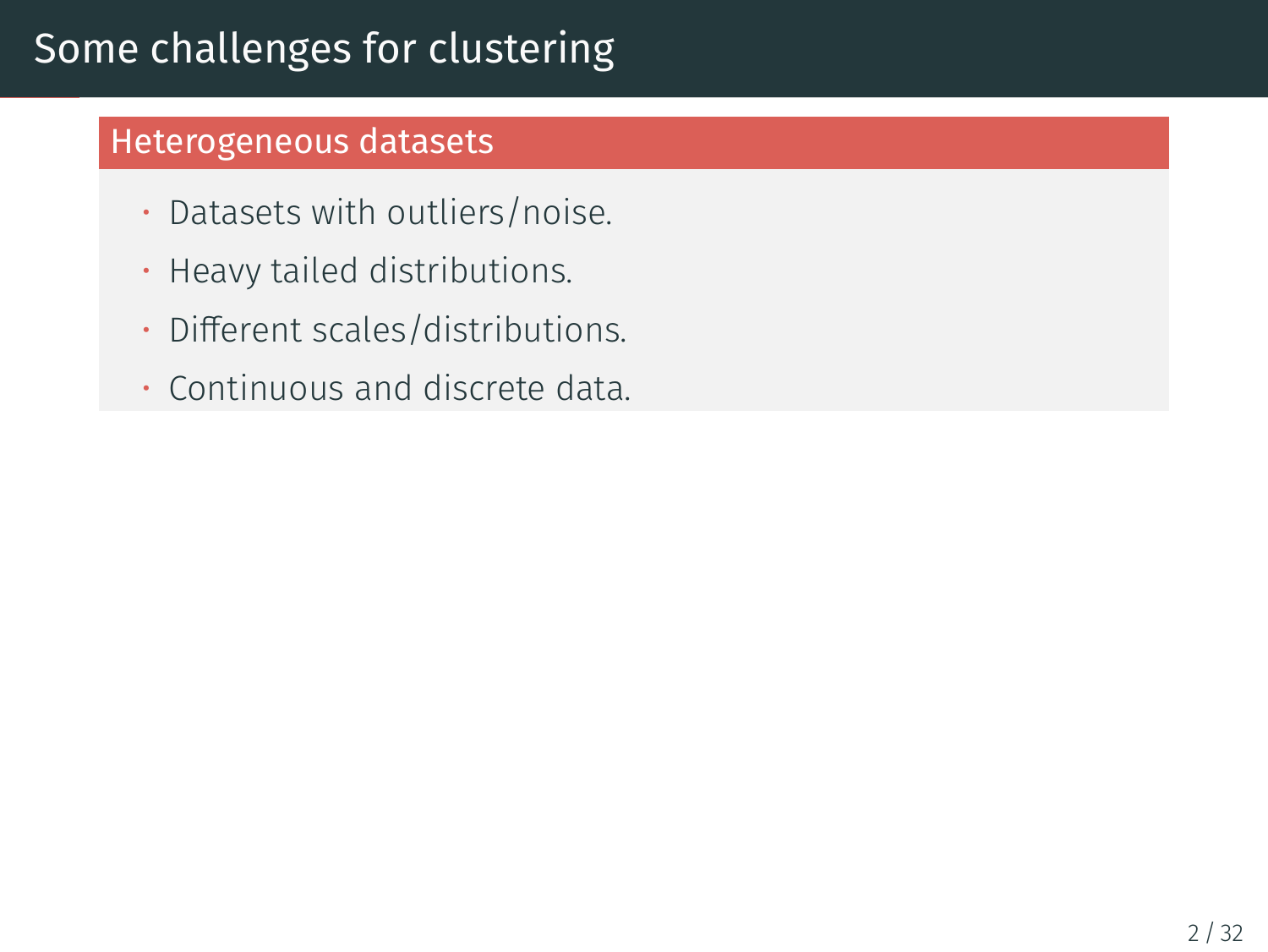# Some challenges for clustering

#### Heterogeneous datasets

- Datasets with outliers/noise.
- Heavy tailed distributions.
- Different scales/distributions.
- Continuous and discrete data.

### Lots of data (*n ≫*)

- high computational cost.
- need of parallelization / batch versions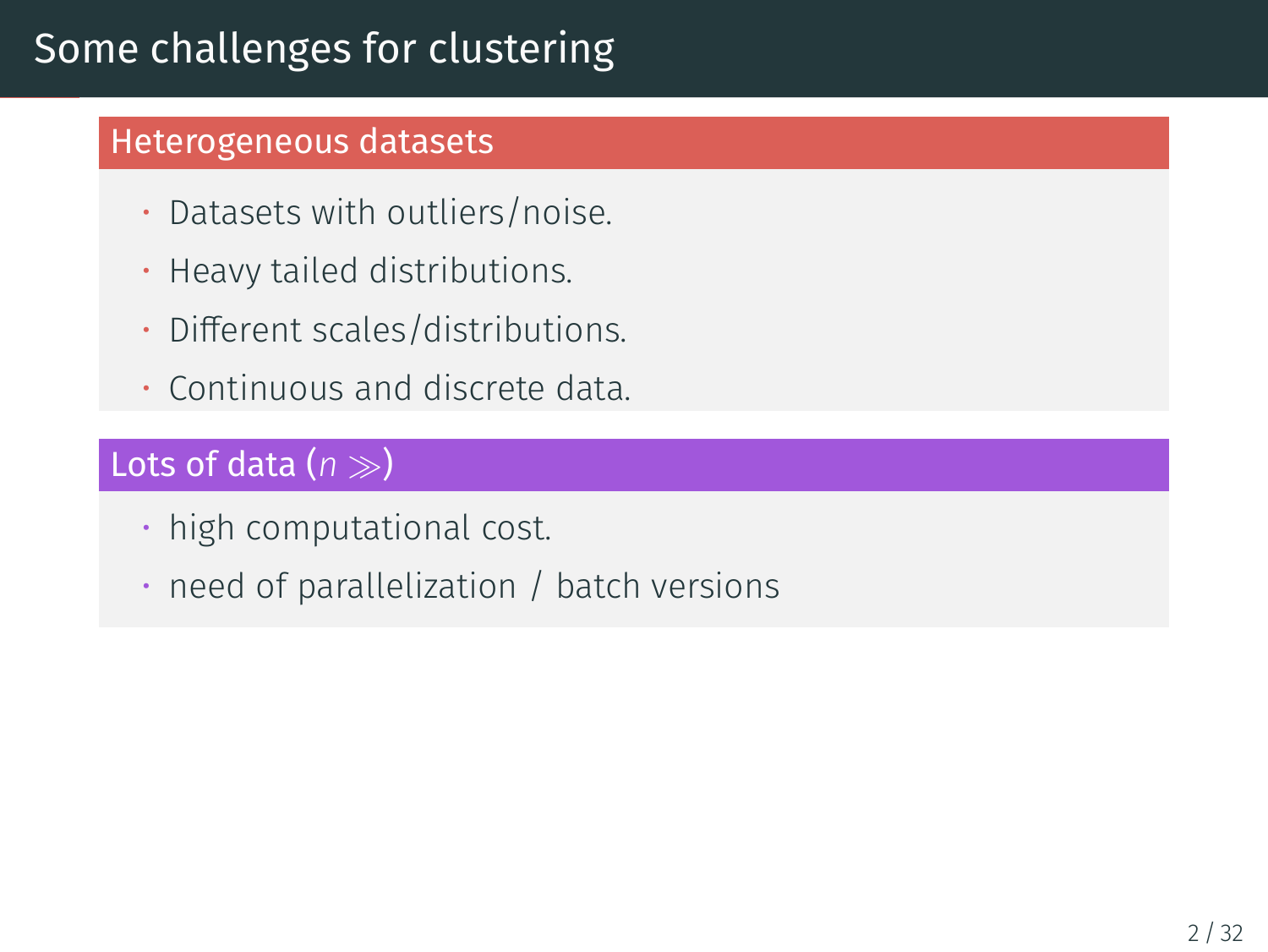# Some challenges for clustering

#### Heterogeneous datasets

- Datasets with outliers/noise.
- Heavy tailed distributions.
- Different scales/distributions.
- Continuous and discrete data.

### Lots of data (*n ≫*)

- high computational cost.
- need of parallelization / batch versions

### High dimensional context (*m ≫*)

- ill-posed problems
- data on manifolds
- *⇒* regularization, dimensionality reduction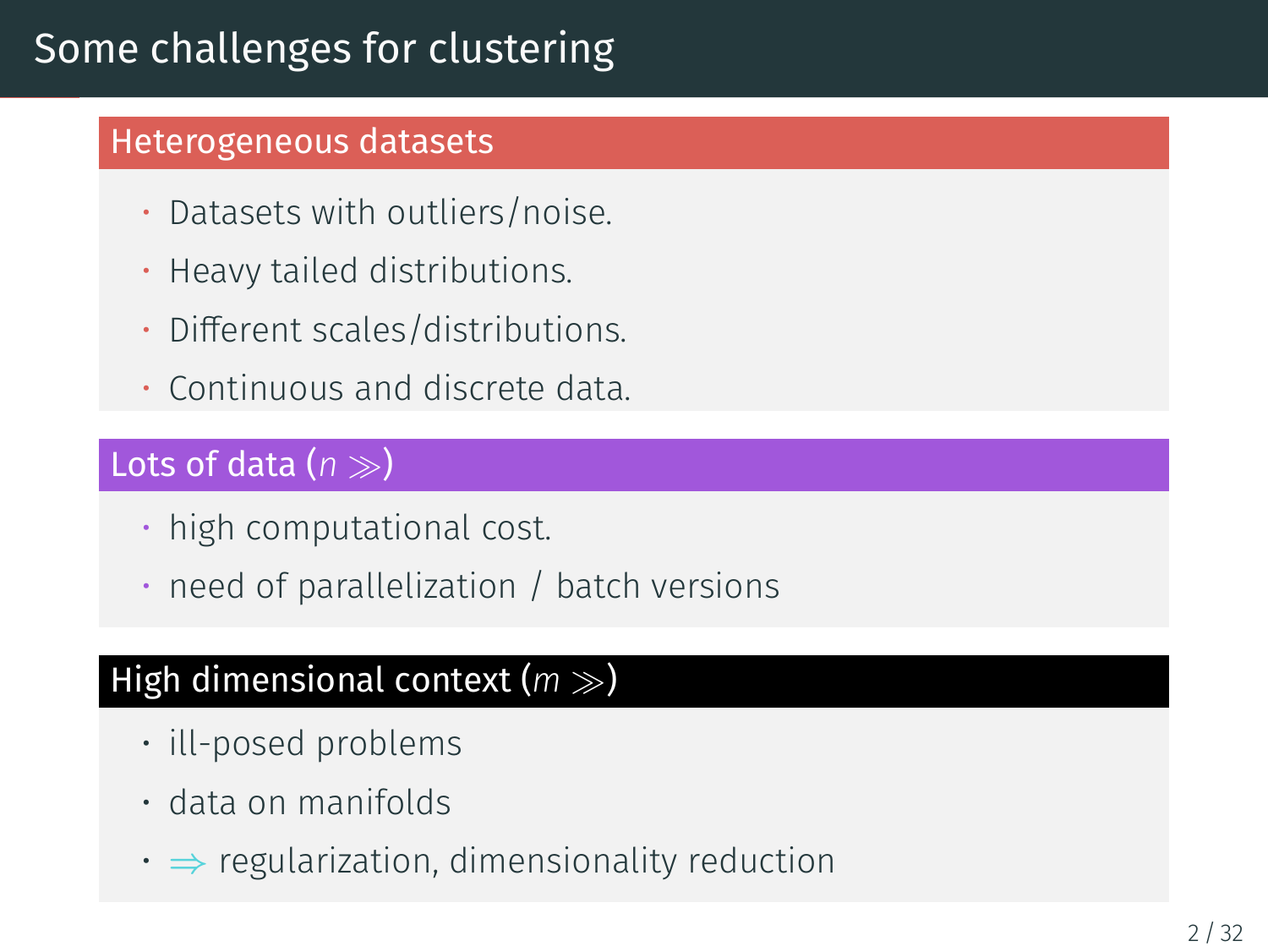Focus here on:

### Heterogeneous datasets

- Datasets with outliers/noise.
- Different scales/distributions.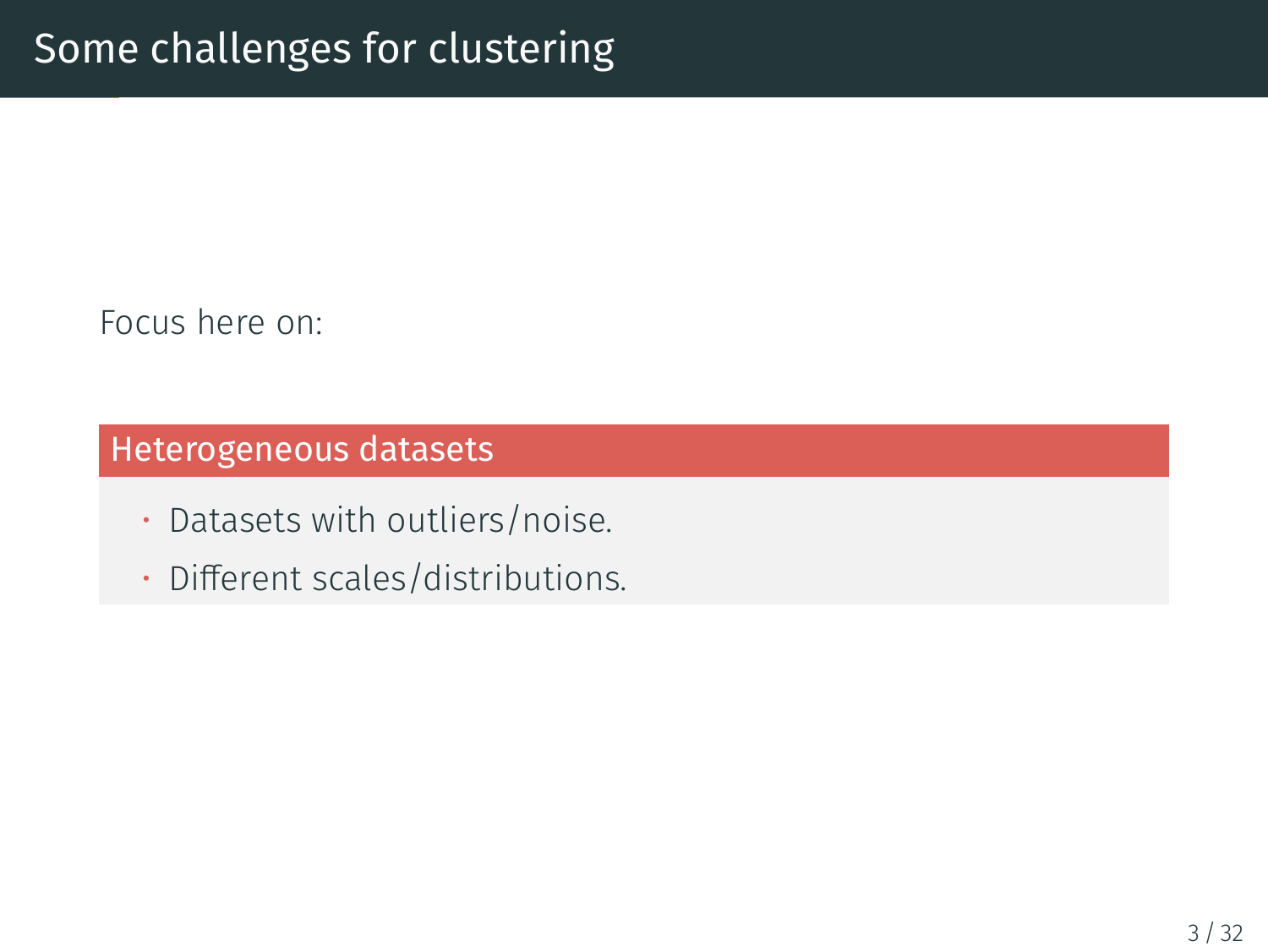Focus here on:

#### Heterogeneous datasets

- Datasets with outliers/noise.
- Different scales/distributions.

We address "not too high dimensions" regimes (say 30-100).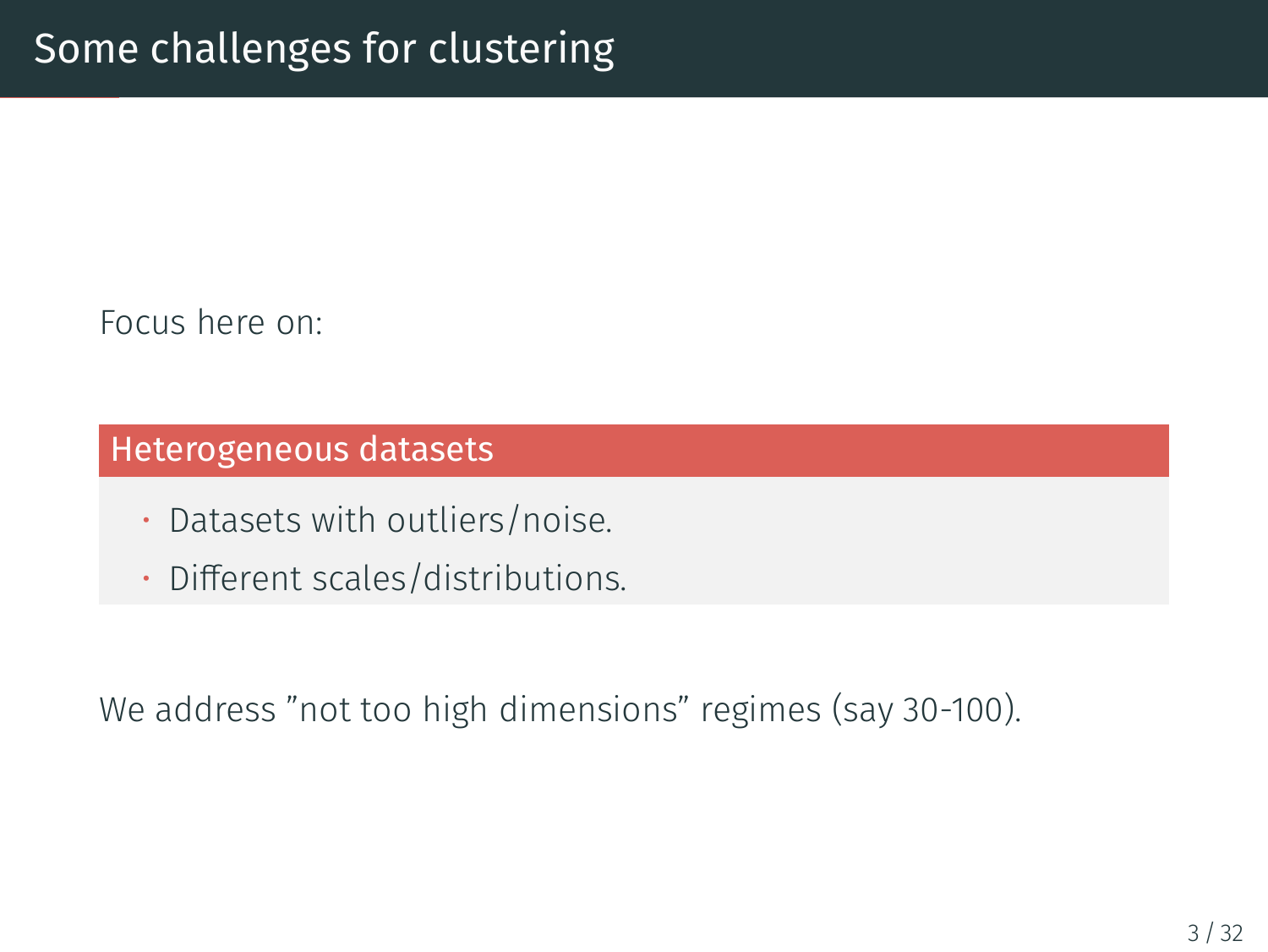- 1. Classical algorithms
- 2. Robustness proposals
- 3. A novel flexible clustering algorithm: F-EM
- 4. Conclusions and perspectives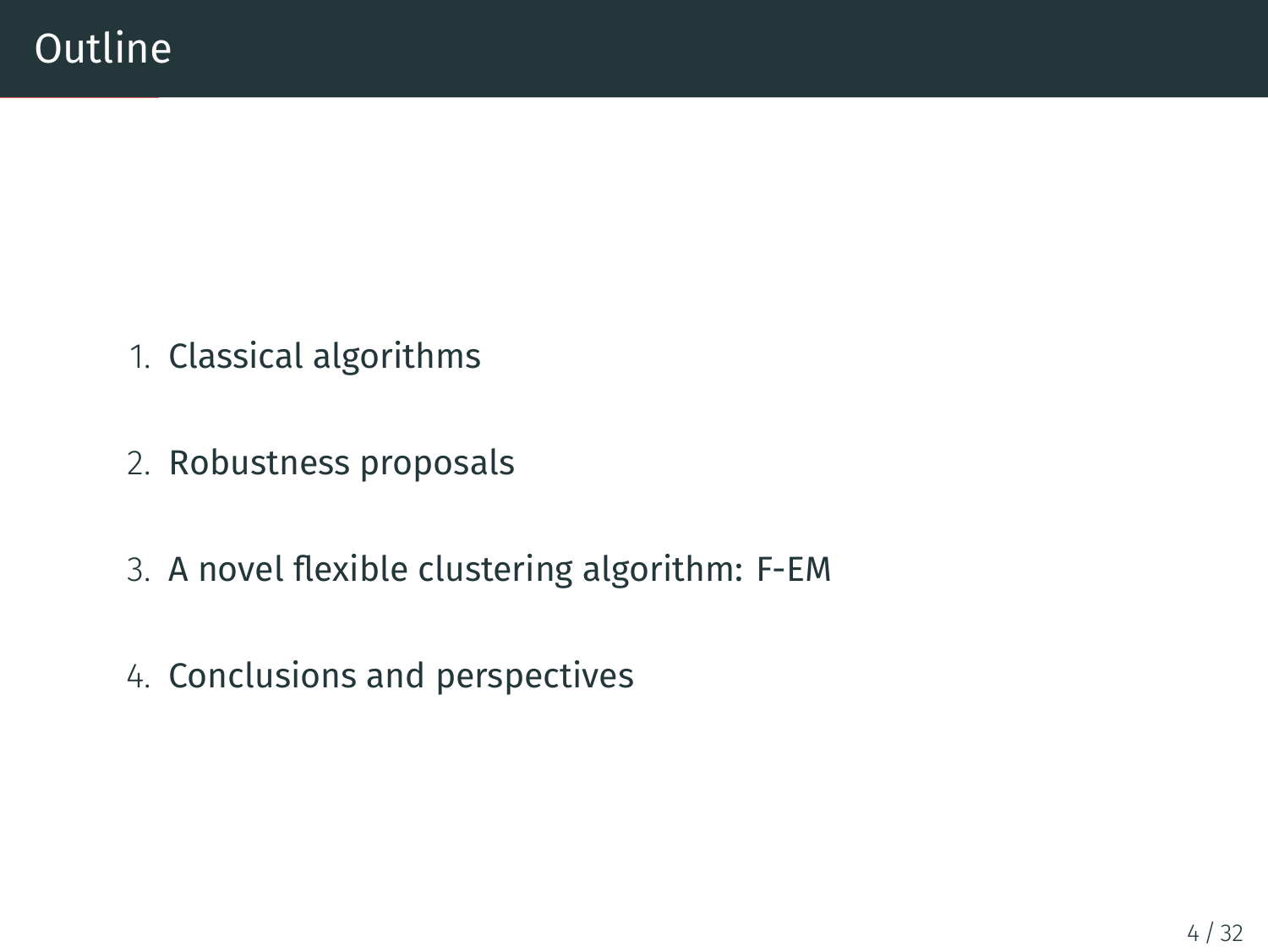# <span id="page-7-0"></span>[Introduction and State of the art](#page-7-0)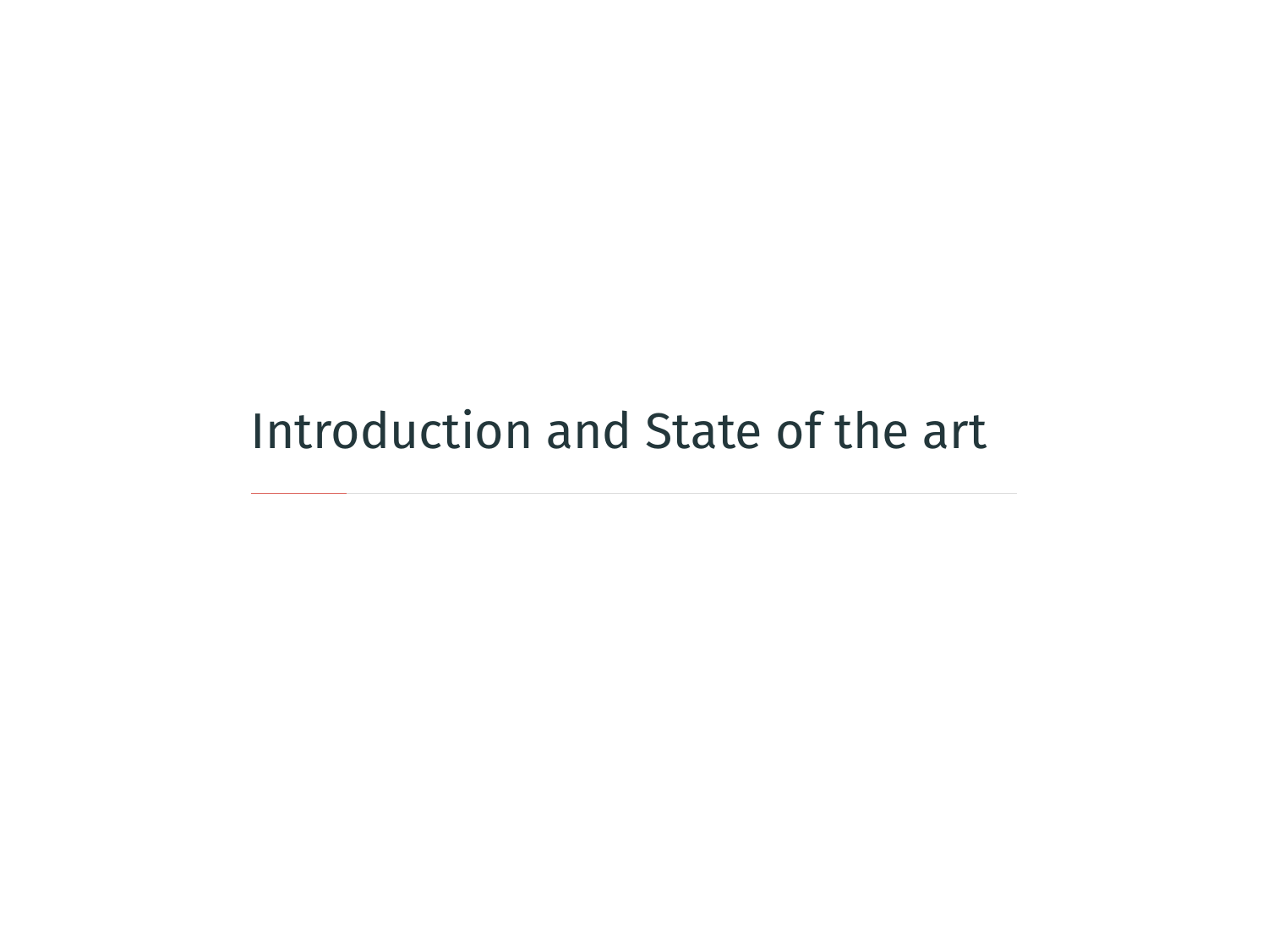Given  $\{x_i\}_{i=1}^n$ , find  $\hat{C} = \{C_1, ..., C_K\}$  with  $\mu_k = \frac{1}{\#(C_k)} \sum_{x \in C_k} x$  such that

$$
\hat{\mathbf{C}} = \underset{\mathbf{C} = \{C_1, ..., C_K\}}{\arg\min} \sum_{k=1}^K \sum_{\mathbf{x} \in C_k} ||\mathbf{x} - \boldsymbol{\mu}_k||_2^2
$$

Plain optimization problem.

Simple idea. ✓

Very fast. ✔

Works well only when: X

- *•* round-shaped clusters,
- *•* with similar variance, and
- *•* well-separated.

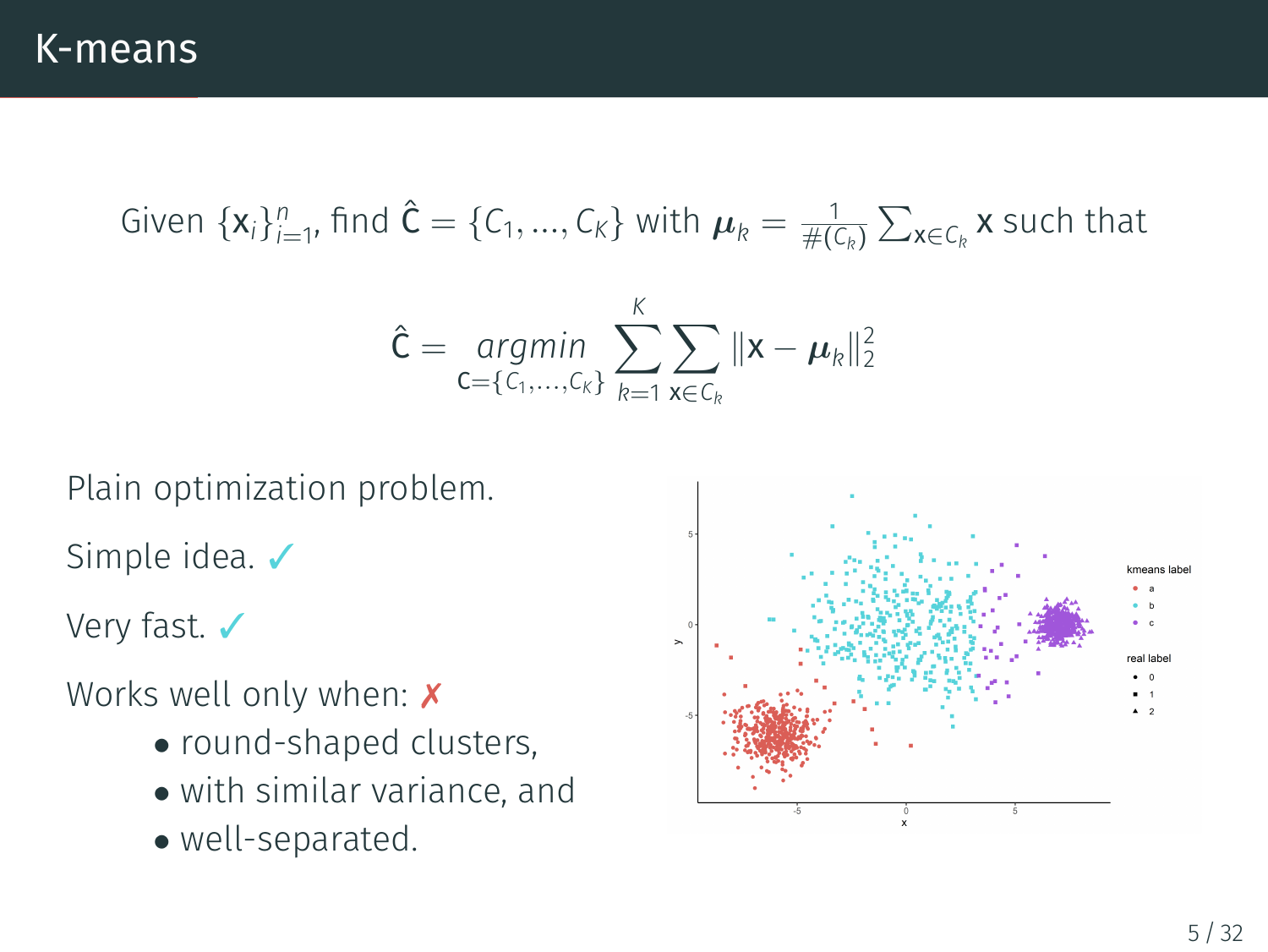### Gaussian Mixture Model (GMM)

We model data as a mixture of Gaussian distributions  $\mathcal{N}(\boldsymbol{\mu}_k,\mathsf{M}_k)$ :

$$
f(\mathbf{x}) = \sum_{k=1}^K \pi_k f_k(\mathbf{x}),
$$

with  $\pi_k$  the proportion of cluster *k* and  $f_k$  the normal p.d.f.

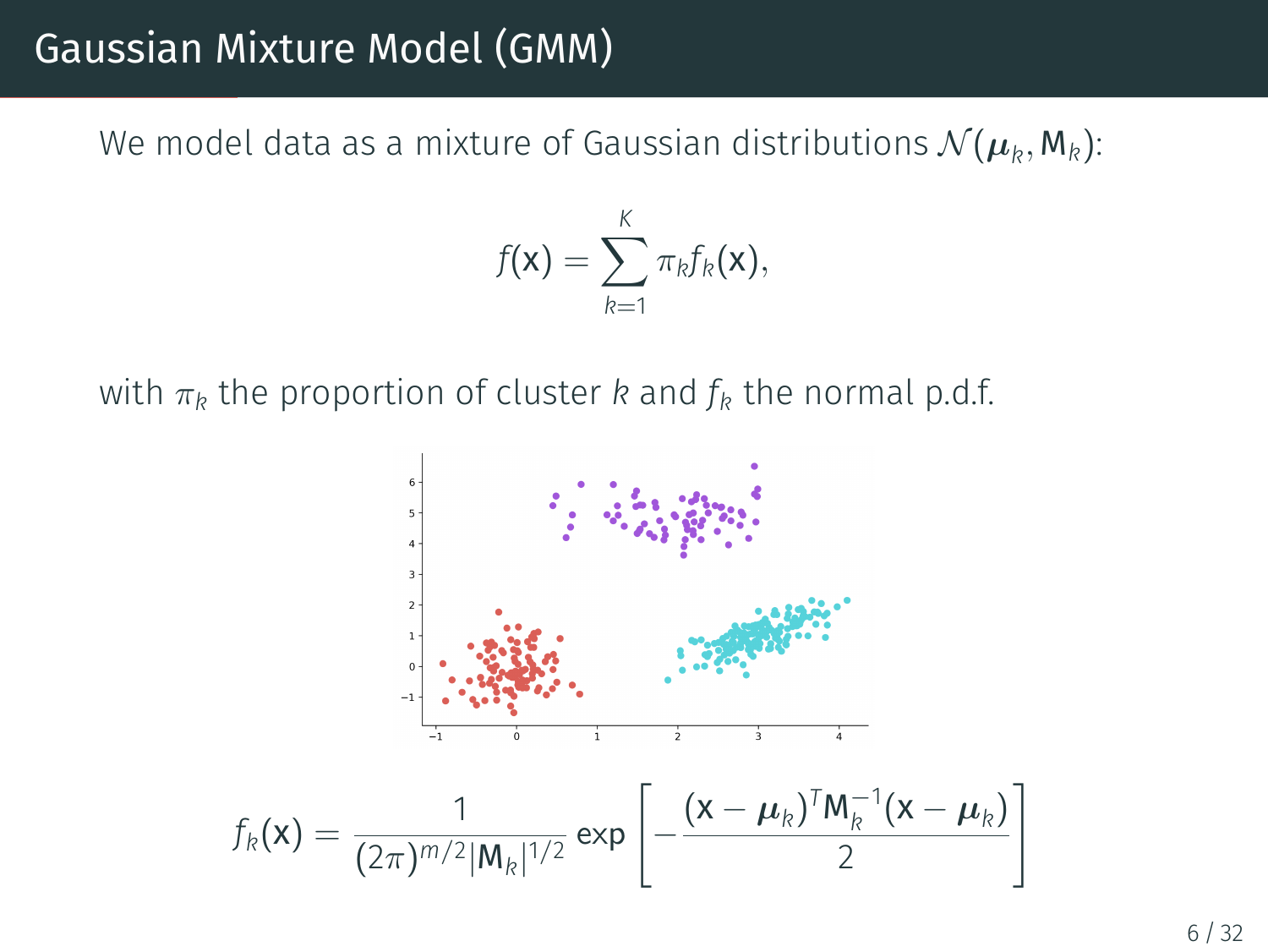# Expectation-Maximization (EM) algorithm

Statistical algorithm to estimate parameters based on a likelihood.

In the GMM case, we would need the **labels** of the data points to estimate the parameters. Labels *→* Latent variables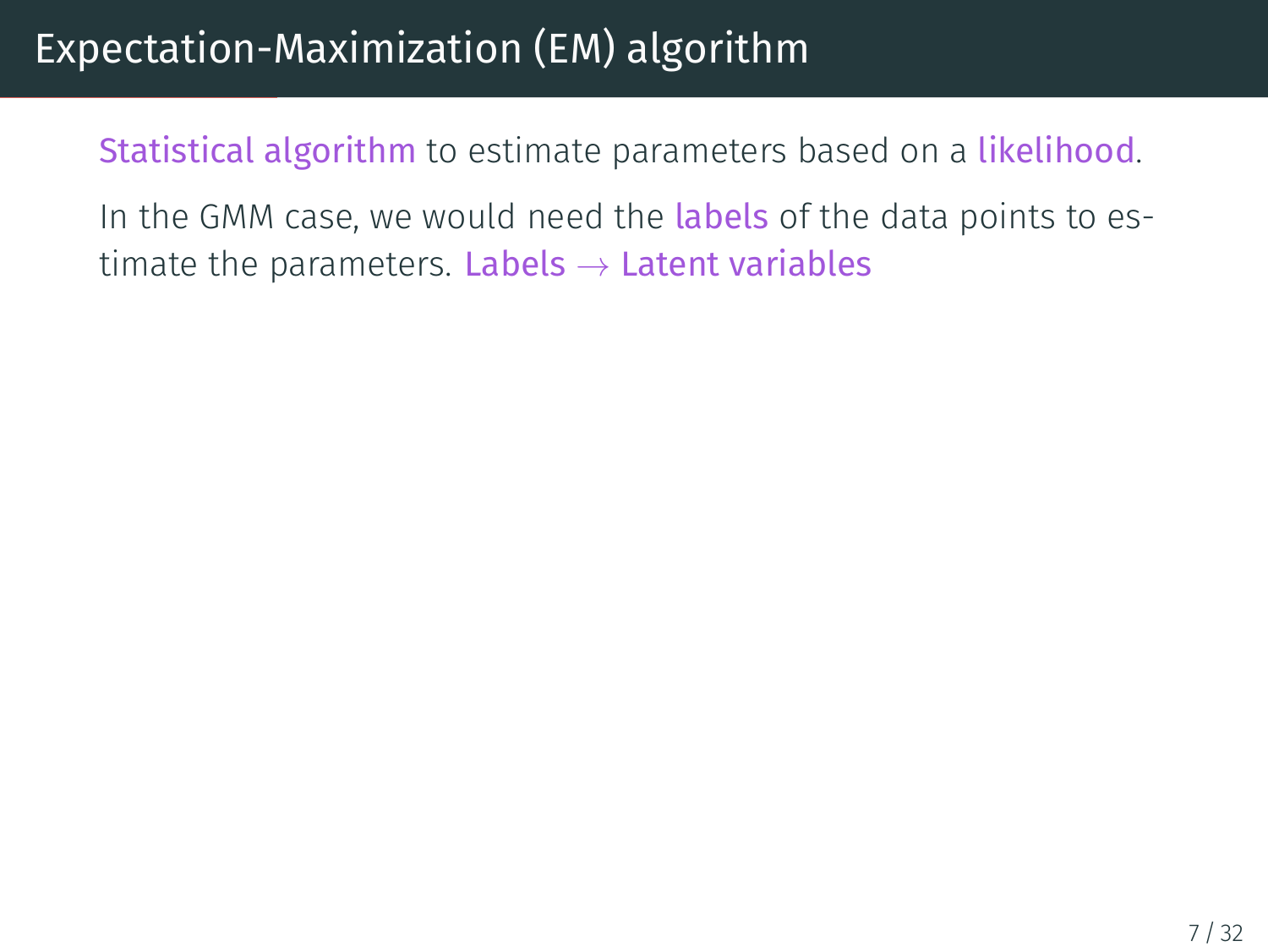# Expectation-Maximization (EM) algorithm

Statistical algorithm to estimate parameters based on a likelihood.

In the GMM case, we would need the **labels** of the data points to estimate the parameters. Labels *→* Latent variables

#### E-STEP

Computation of the membership a posteriori probabilities

$$
p_{ik} = P(Z_i = k | \mathbf{X}_i = \mathbf{x}_i) = \frac{\pi_k f_k(\mathbf{x}_i)}{\sum\limits_{j=1}^K \pi_j f_j(\mathbf{x}_i)}
$$

with *f<sup>k</sup>* the Gaussian p.d.f.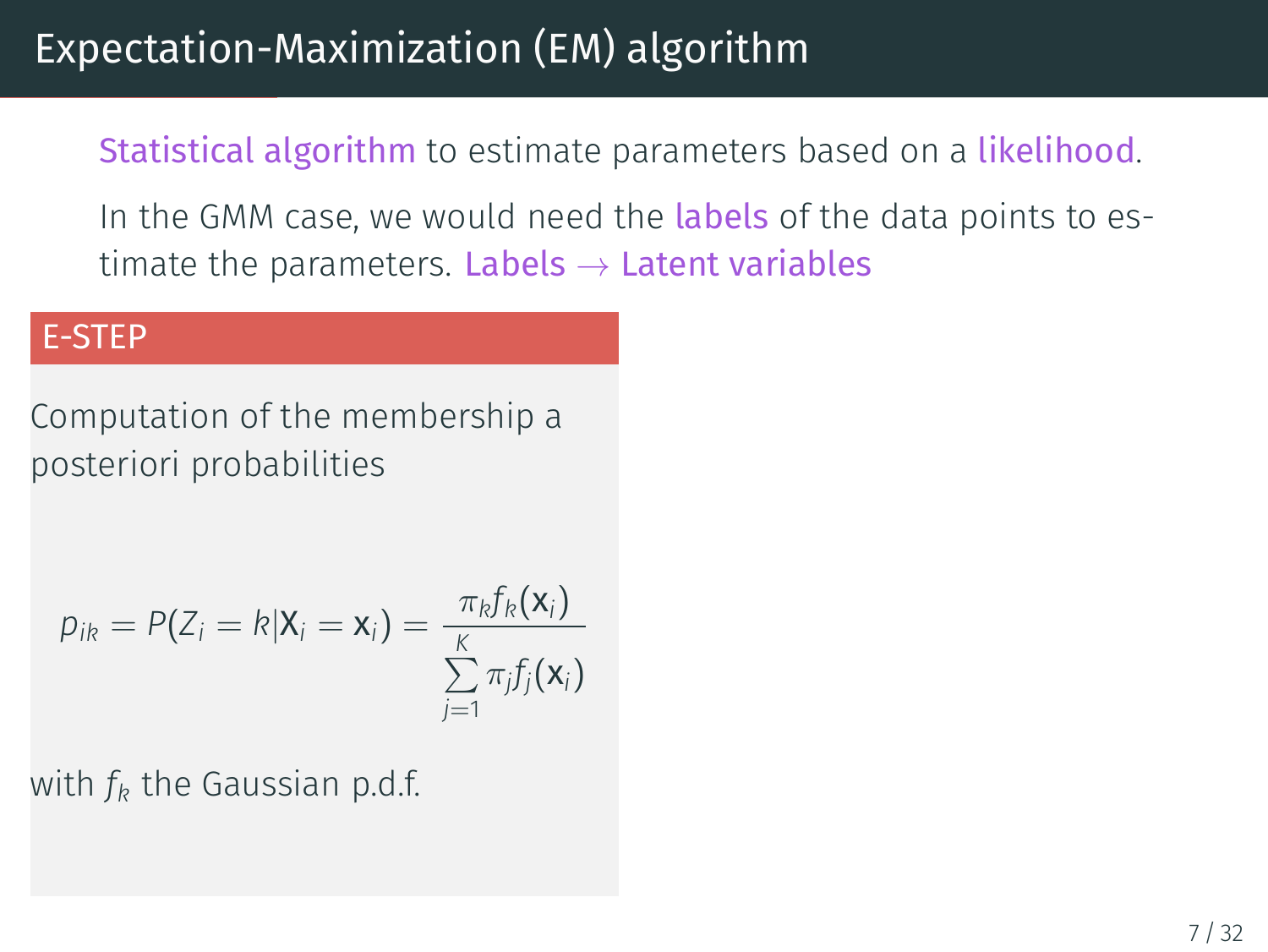# Expectation-Maximization (EM) algorithm

Statistical algorithm to estimate parameters based on a likelihood.

In the GMM case, we would need the **labels** of the data points to estimate the parameters. Labels *→* Latent variables

#### E-STEP

Computation of the membership a posteriori probabilities

$$
p_{ik} = P(Z_i = k | \mathbf{X}_i = \mathbf{x}_i) = \frac{\pi_k f_k(\mathbf{x}_i)}{\sum\limits_{j=1}^K \pi_j f_j(\mathbf{x}_i)}
$$

with *f<sup>k</sup>* the Gaussian p.d.f.

#### M-STEP

Estimation of the parameters

$$
\widehat{\pi}_k = \frac{1}{n} \sum_{i=1}^n p_{ik}
$$

$$
\widehat{\boldsymbol{\mu}}_k = \frac{1}{n\widehat{\pi}_k} \sum_{i=1}^n p_{ik} \mathbf{x}_i
$$

$$
\widehat{M}_k = \frac{1}{n\widehat{\pi}_k} \sum_{i=1}^n p_{ik} (\mathbf{x}_i - \widehat{\boldsymbol{\mu}}_k) (\mathbf{x}_i - \widehat{\boldsymbol{\mu}}_k)^T
$$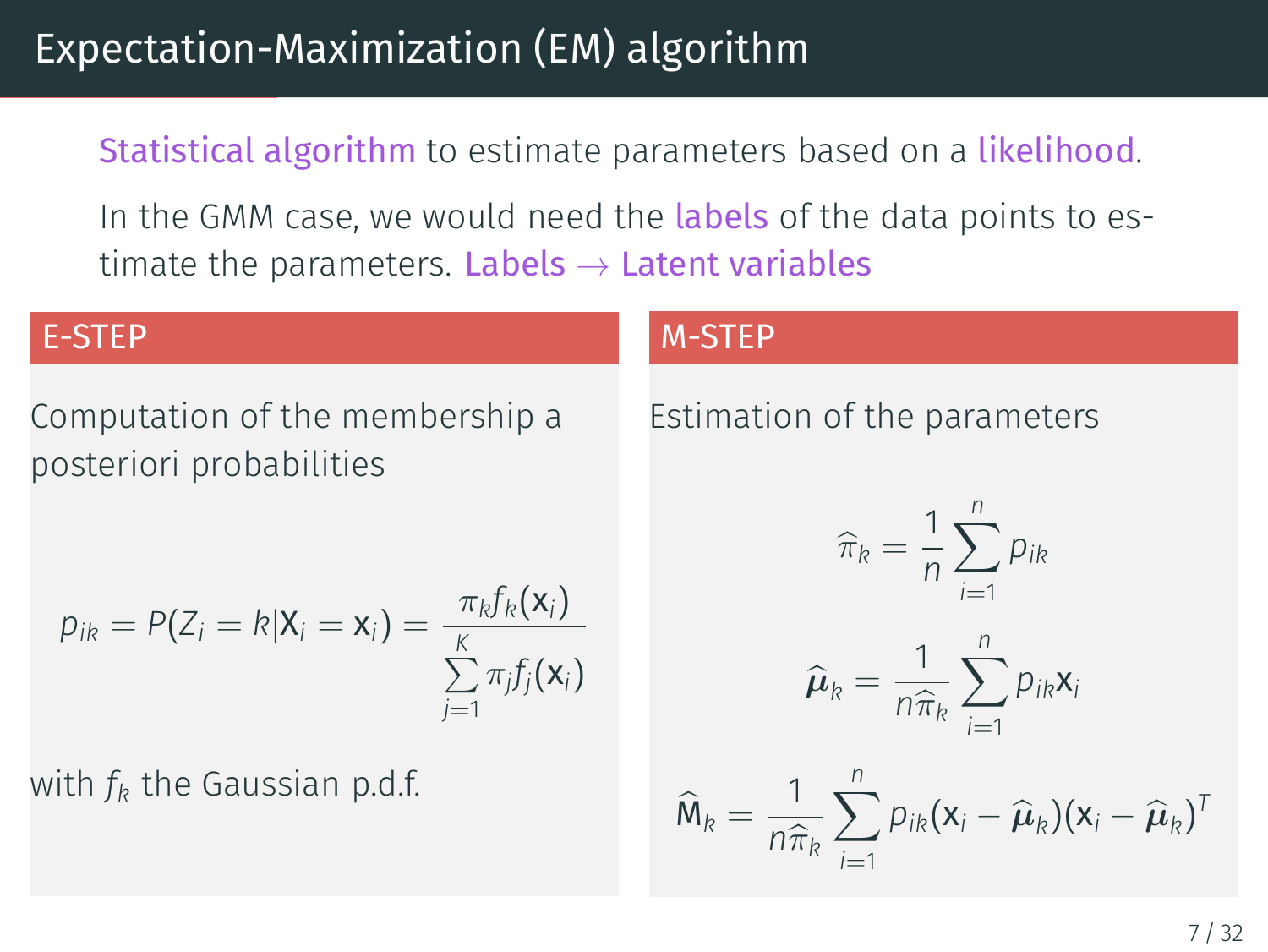# What happens to GMM when the data has some noise or non Gaussian data?

The GMM has problems to cluster and estimate parameters for data with noise, different distribution shapes and outliers.

Result with data contaminated:

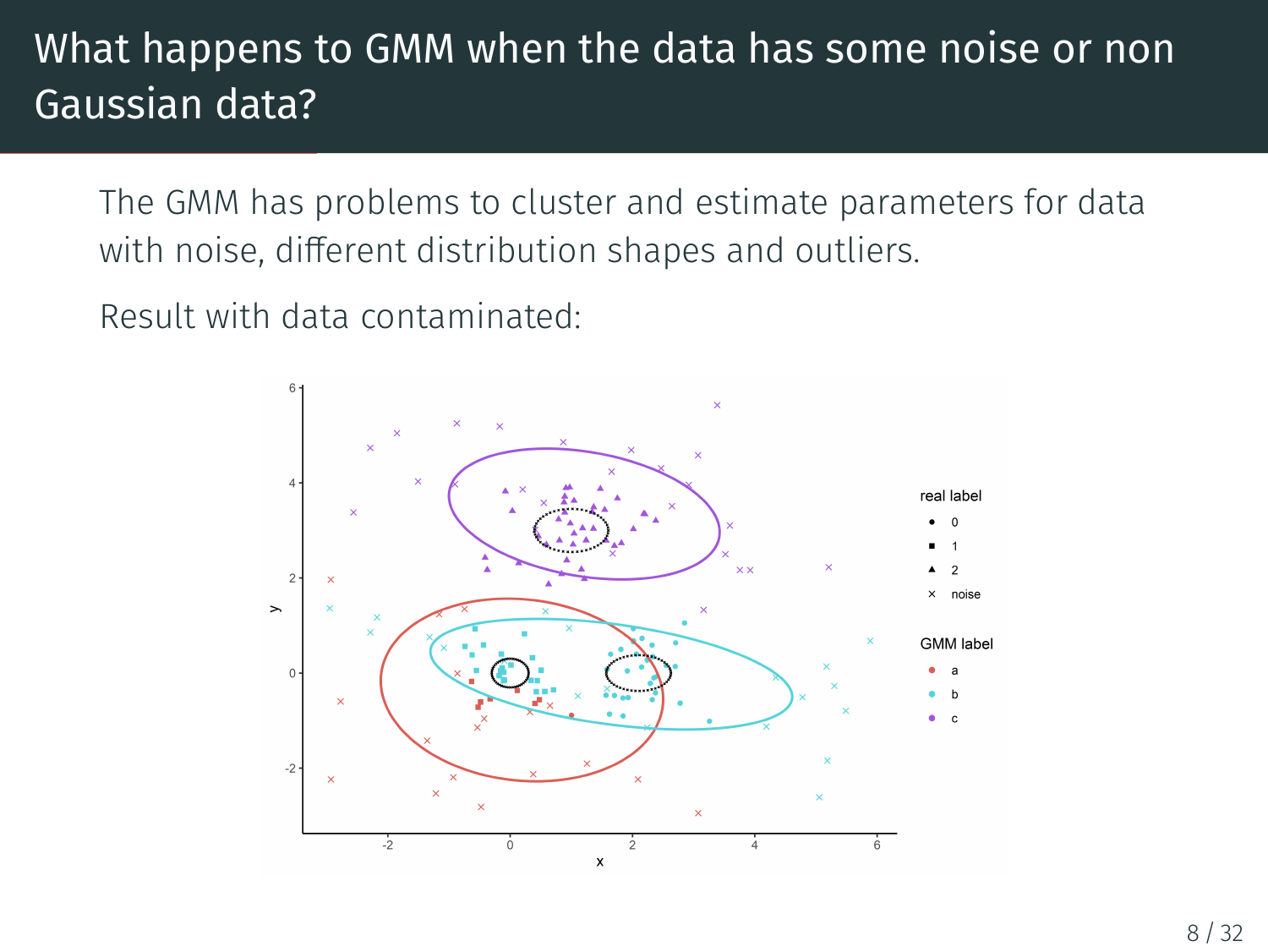# What happens to GMM when the data has some noise or is non Gaussian?

### Why?

- The estimators are not robust.
- Mismatch between the model and the data.
- No outlier rejection.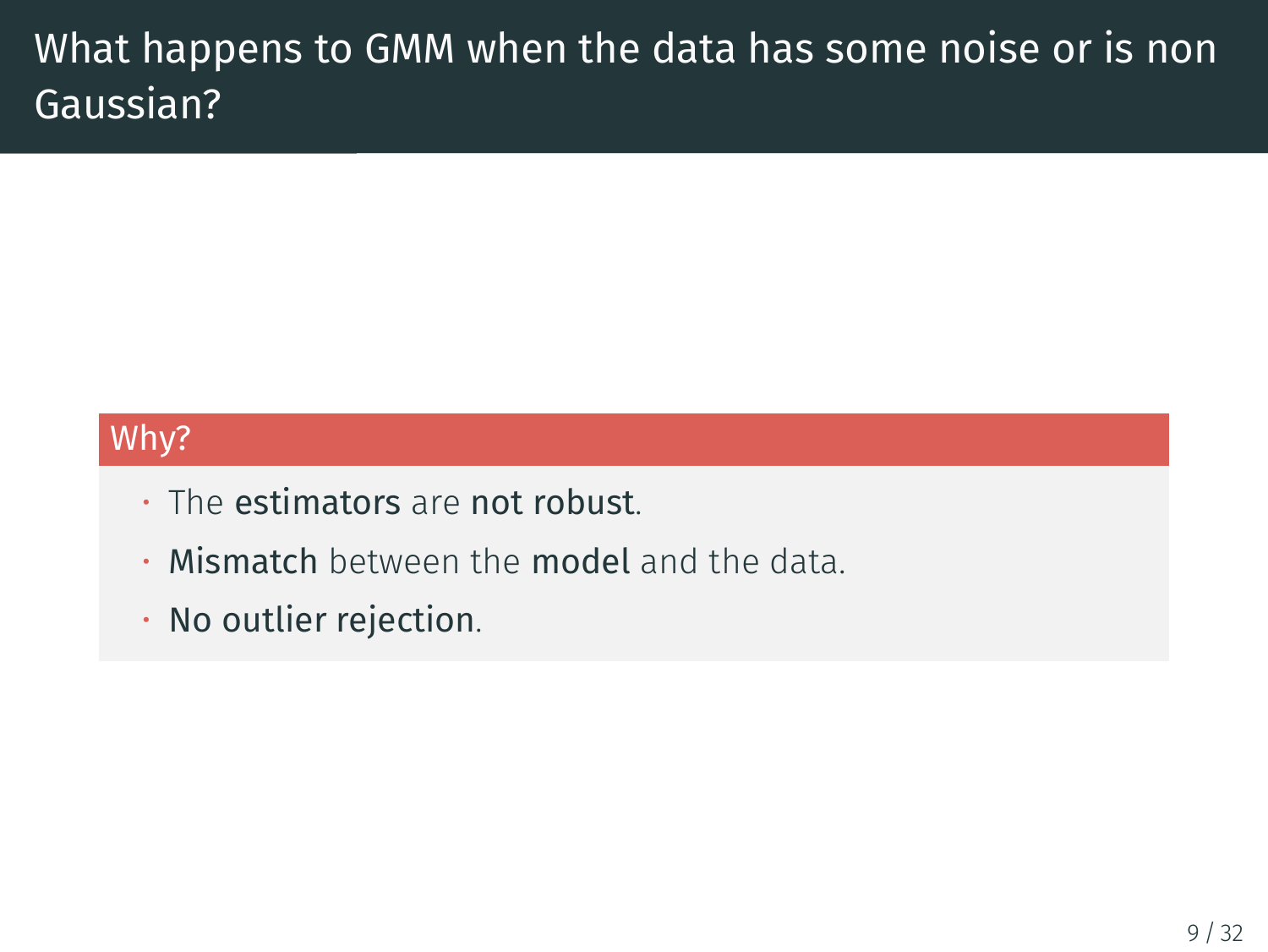There are mainly two directions to robustify clustering methods in the literature:

- model generalizations
	- Extra uniform cluster [\[Banfield and Raftery, 1993\]](#page-37-0)
	- Model low density areas (RIMLE and OTRIMLE) [\[Coretto and Hennig, 2016](#page-37-1)]
	- Mixture of *t−*distributions (t-EM) [\[Peel and McLachlan, 2000\]](#page-38-0)
- models that introduce classical robust techniques in the estimation
	- Trimming methods (TCLUST)[[García-Escudero et al., 2008\]](#page-37-2)
	- k-tau [\[Gonzalez et al., 2019](#page-38-1)] and Spatial-EM [\[Yu et al., 2015](#page-39-0)]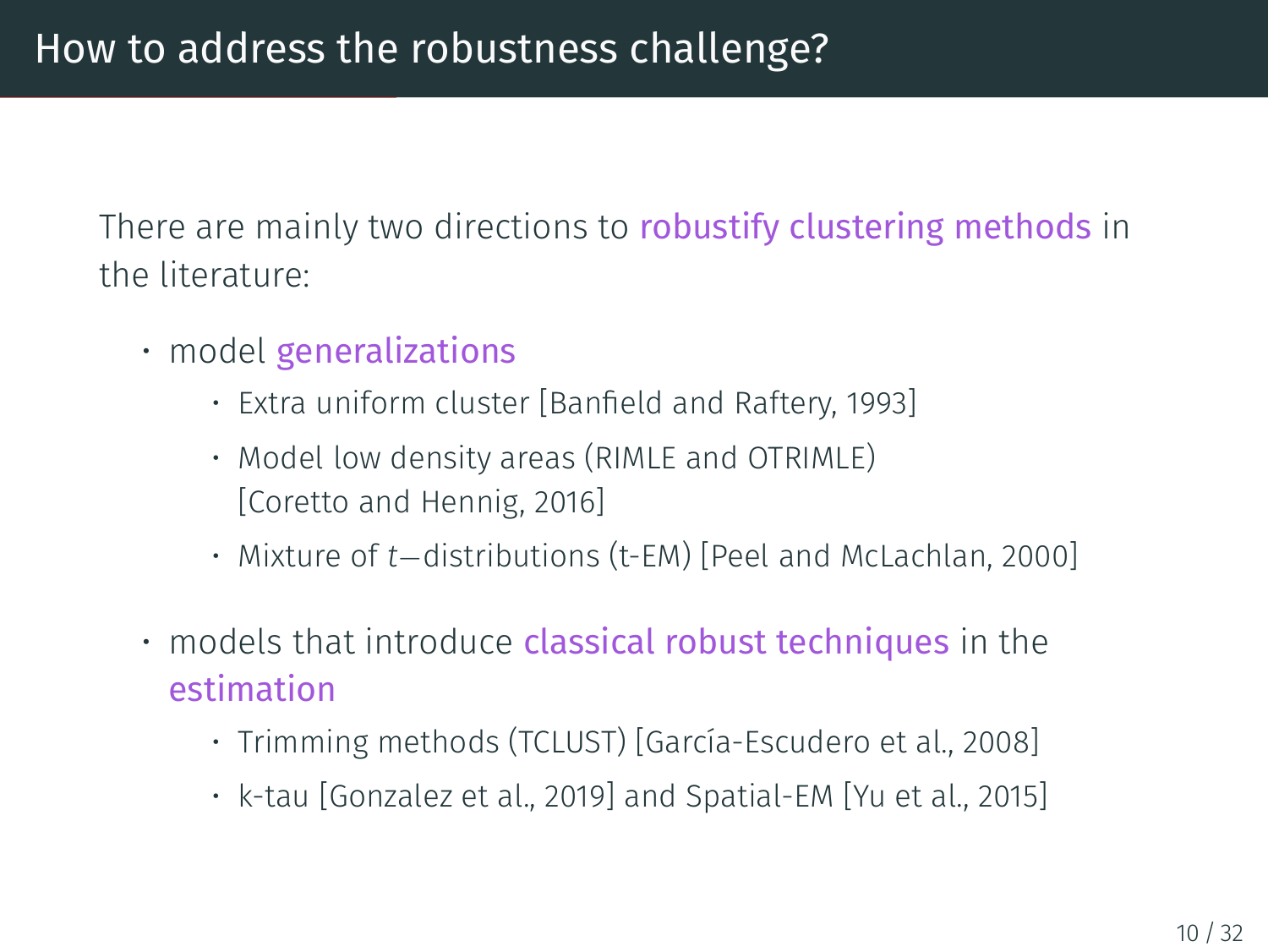Some **drawbacks** of the state of the art robust clustering methods:

- No closed equations on the M-step, reliance on non-linear optimizers (t-EM).
- Extra parameters difficult to be tuned (RIMLE, TCLUST). e.g. if we misspecify the proportion of noise in the TCLUST algorithm [\[Gonzalez et al., 2019](#page-38-1)].
- Models are too specific.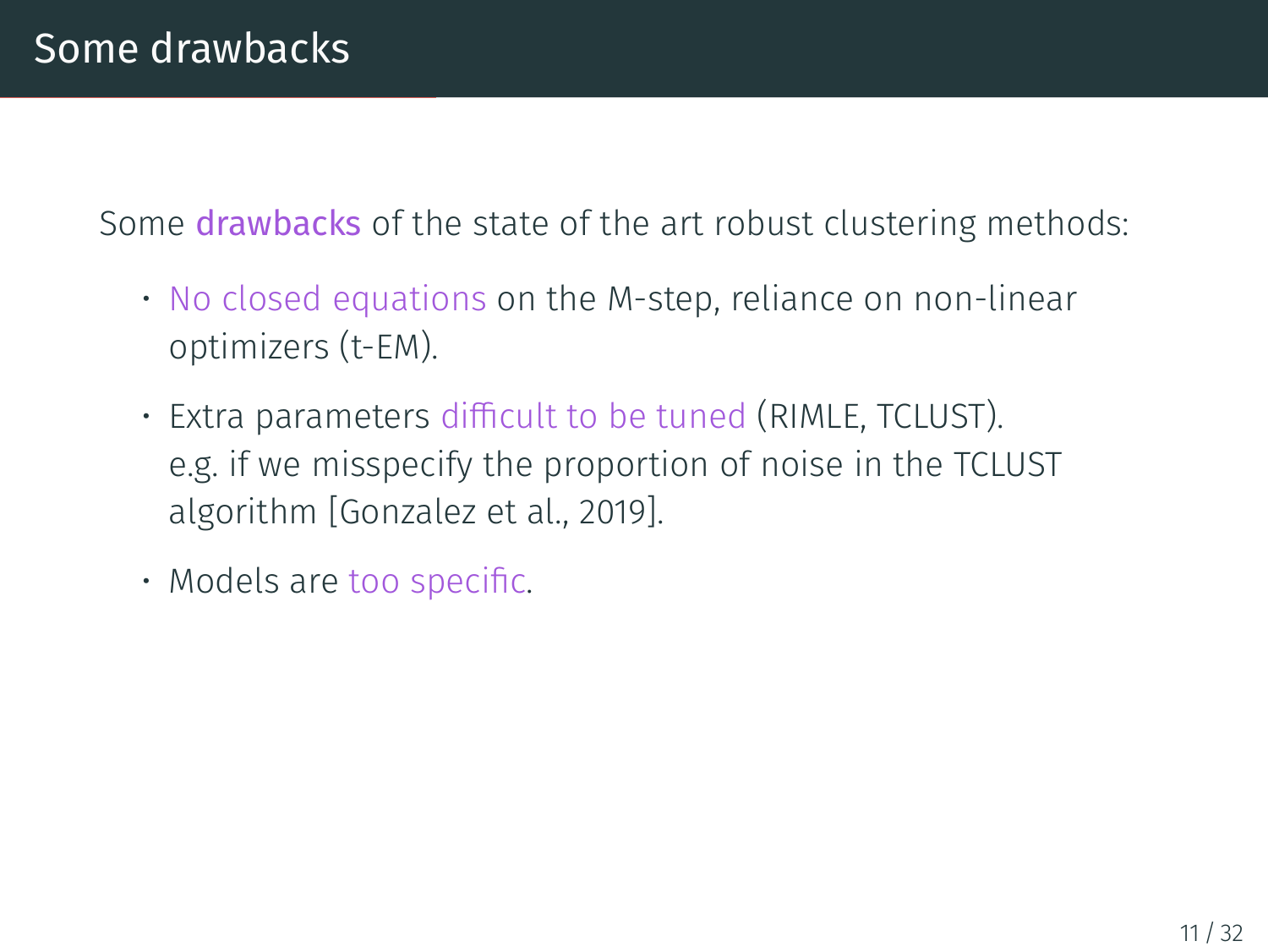Some **drawbacks** of the state of the art robust clustering methods:

- No closed equations on the M-step, reliance on non-linear optimizers (t-EM).
- Extra parameters difficult to be tuned (RIMLE, TCLUST). e.g. if we misspecify the proportion of noise in the TCLUST algorithm [\[Gonzalez et al., 2019](#page-38-1)].
- Models are too specific.

#### Our goal:

- flexibility to very general models
- no extra parameters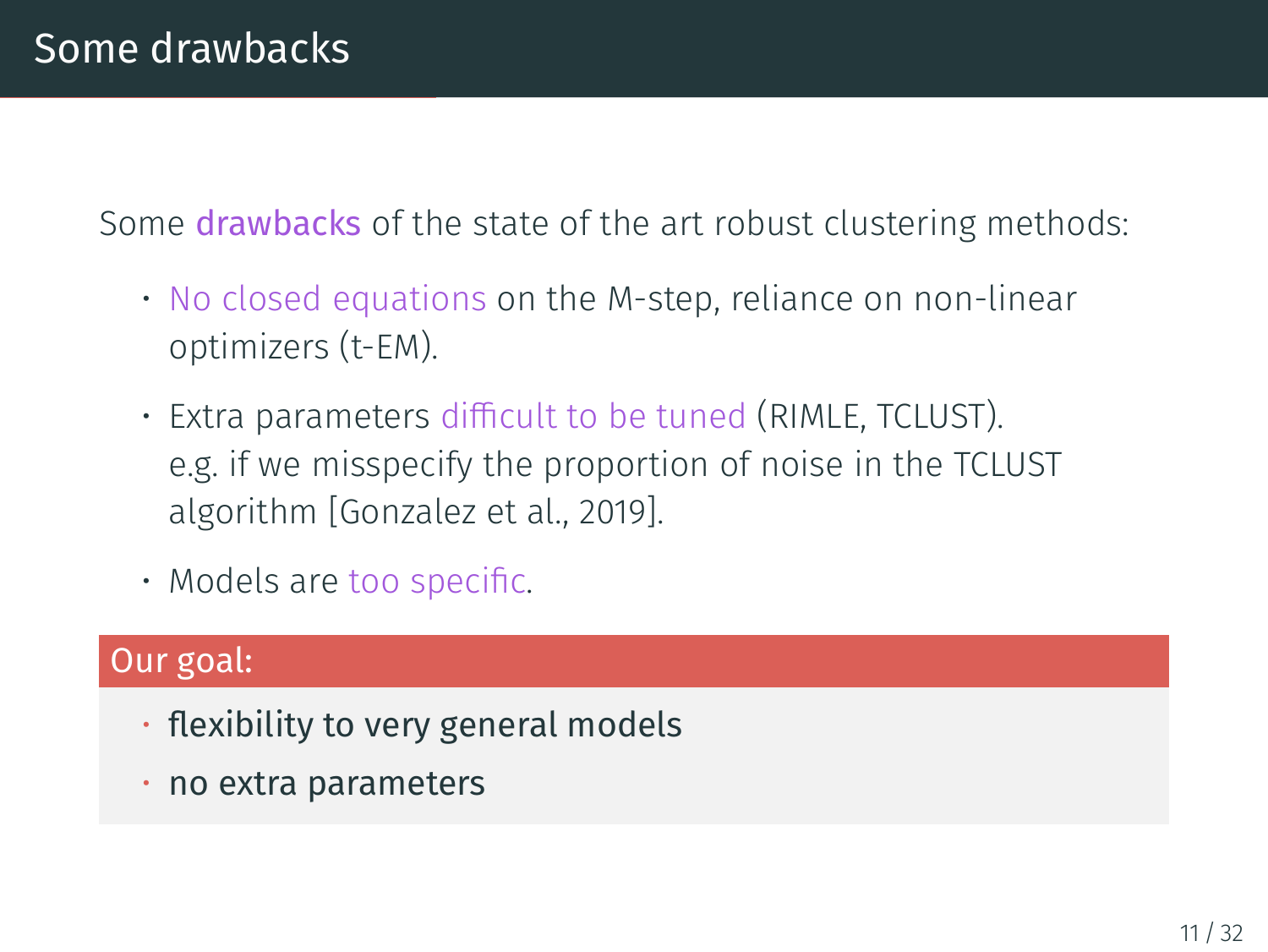<span id="page-18-0"></span>[F-EM: Model, derivation and](#page-18-0) [properties](#page-18-0)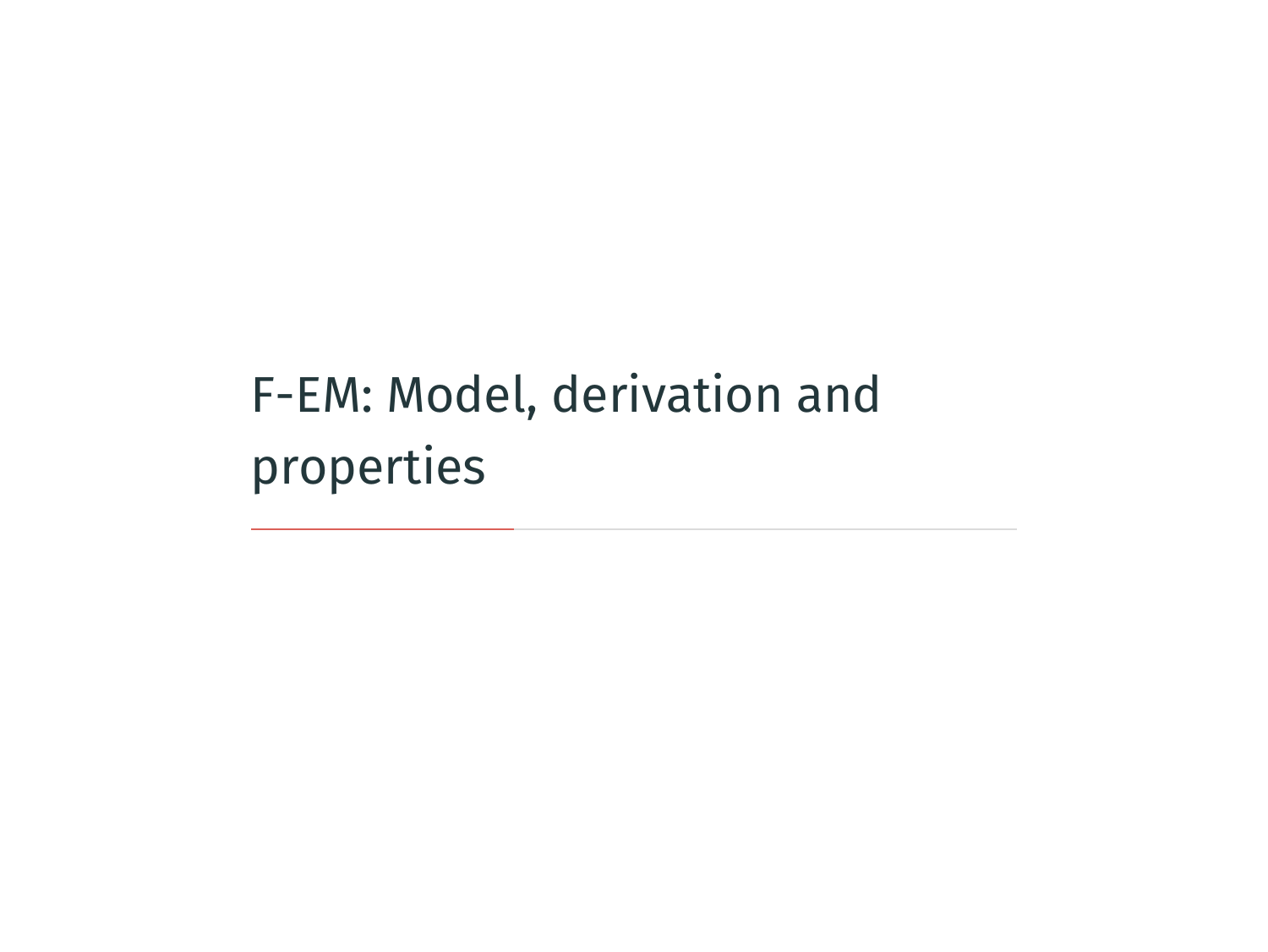We consider  $\mathsf{x}_1,\ldots,\mathsf{x}_n\in\mathbb{R}^m$  independent vectors.

These vectors belong to some clusters  $C_1, \ldots, C_K$ .

 $x_1, \ldots, x_n$  ARE NOT i.i.d. !

#### Cluster characterization

*x<sup>i</sup>* and *x<sup>j</sup>* belong to *C<sup>k</sup>* if they are drawn from a distribution with the same features

 $\mu_k$  and  $\Sigma_k$ 

The location and the scatter matrix are the features that characterize the clusters and not a particular distribution as in GMM or t-EM.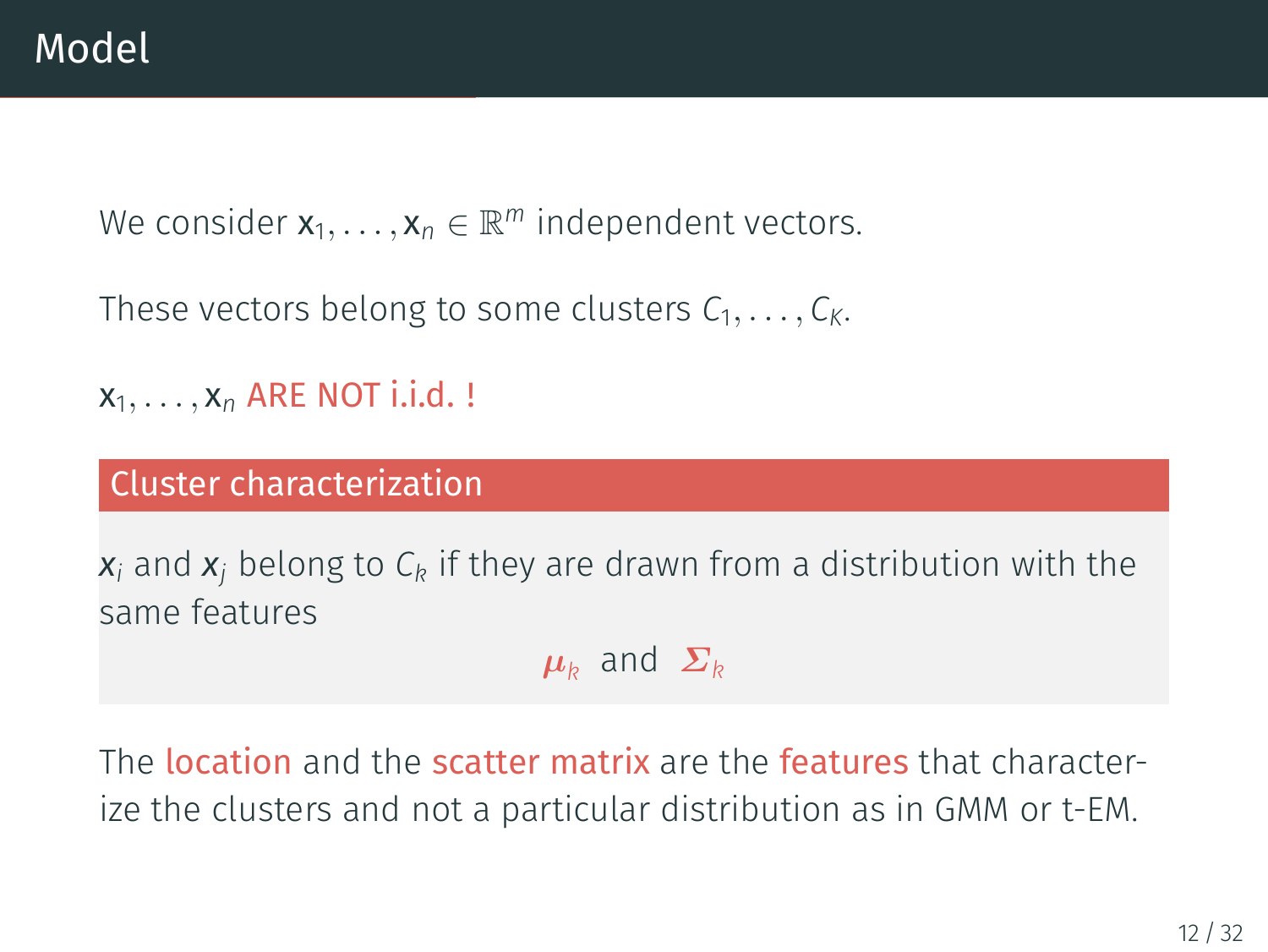F-EM is based on a model where the  $x_1, \ldots, x_n$  independent vectors are characterized by

#### Stochastic representation

$$
\mathbf{x}_i \in C_k \Rightarrow \mathbf{x}_i \stackrel{d}{=} \boldsymbol{\mu}_k + \sqrt{\mathcal{Q}_{ik}} \sqrt{\tau_{ik}} \mathbf{A}_k \mathbf{u}_i
$$

- $\cdot$   $\boldsymbol{\mu}_k$  is the mean of the cluster  $k.$
- $\cdot$   $\mathcal{Q}_{ik}$  is an independent positive random variable.
- *τik* are scale (nuisance) parameters that increase the flexibility of the model.
- $\cdot$  **A**<sub>k</sub> is such that  $A_k^T A_k = \Sigma_k$  (the scatter matrix of the cluster *k*).
- u*<sup>i</sup>* is a uniform vector on the unit hyper-sphere.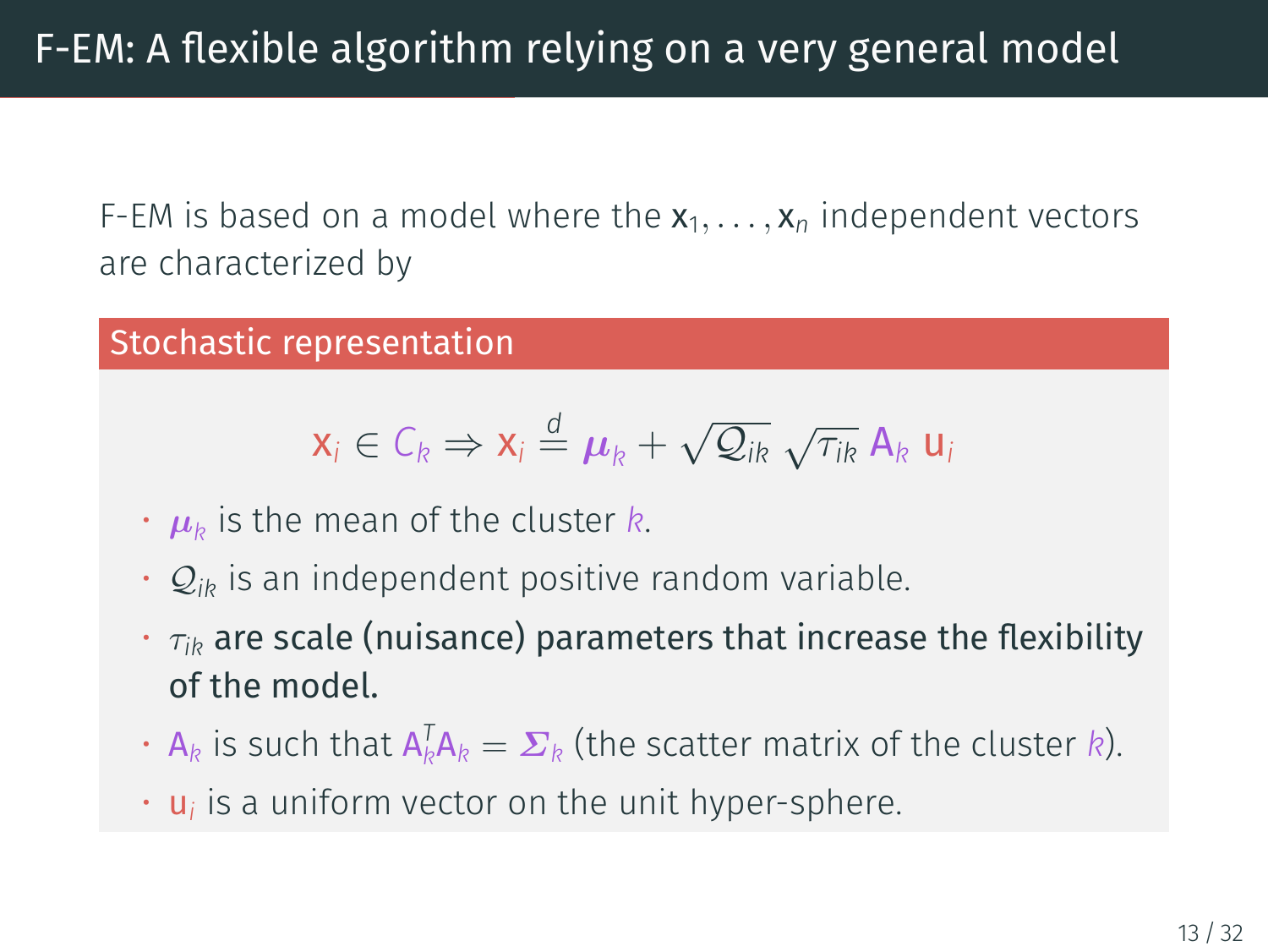The stochastic characterization[[Cambanis et al., 1981\]](#page-37-3) represents vectors of the Elliptical Symmetric family [\[Kelker, 1970](#page-38-2)].

The density can be written as

$$
f_{\mathbf{x}_i}(\mathbf{x}) = A_m |\tau_{ik} \Sigma_k|^{-1/2} \mathbf{g}_{ik}(\tau_{ik}^{-1}(\mathbf{x}-\boldsymbol{\mu}_k)^T \Sigma_k^{-1}(\mathbf{x}-\boldsymbol{\mu}_k))
$$

for some function g*ik* called the density generator. We denote it as  $\mathsf{x} \sim \textsf{ES}(\boldsymbol{\mu}_k, \tau_{ik} \boldsymbol{\Sigma}_k, g_{ik}).$ 

 $q_{ik}$  characterizes  $Q_{ik}$  and gives the **shape** of the distributions

This family includes Gaussian, *t−*distribution, Generalized Gaussian distribution. Heavier and lighter (than Gaussian) tails.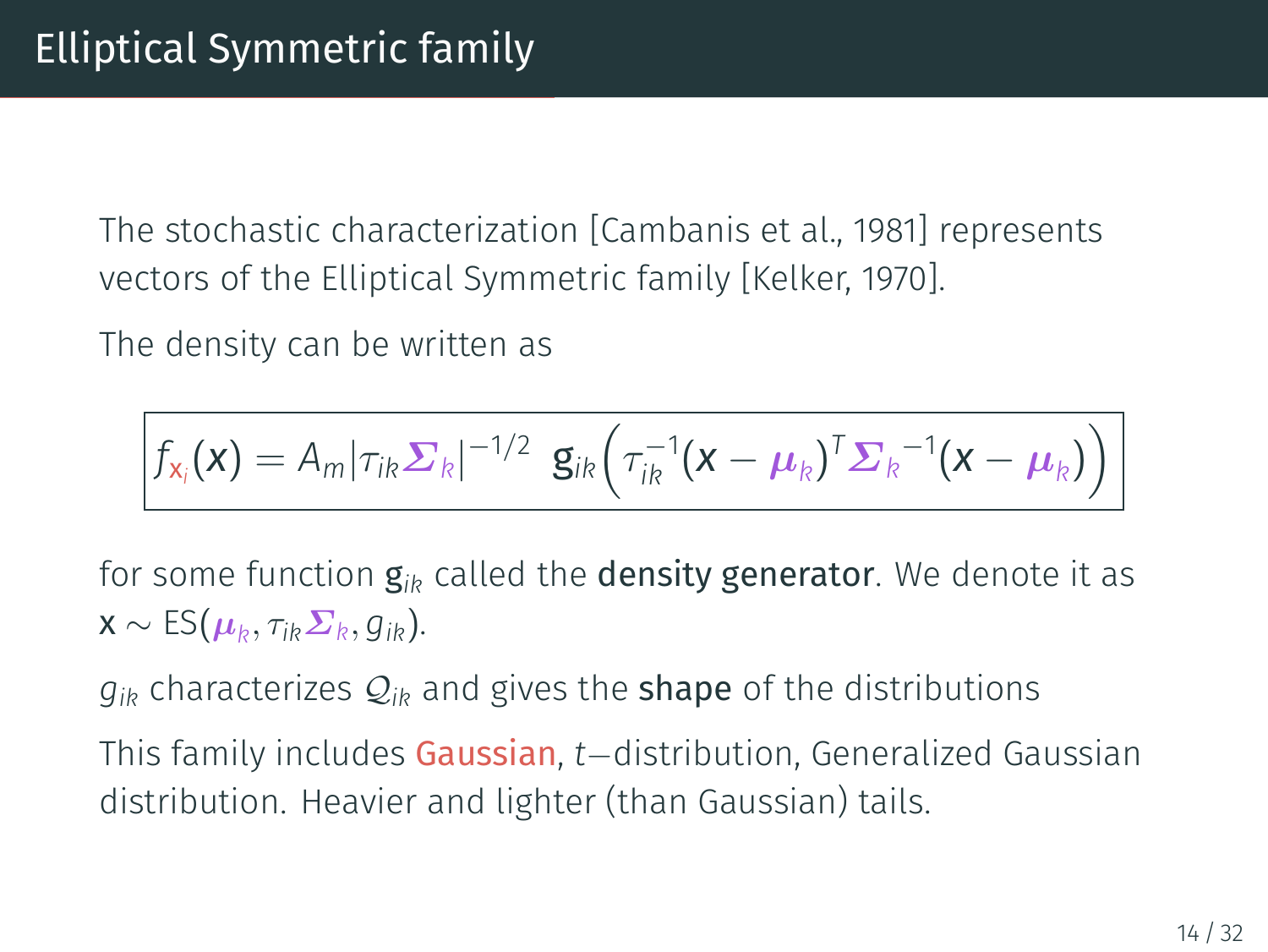We consider different scenarios based on the nature of the **density** generator functions:

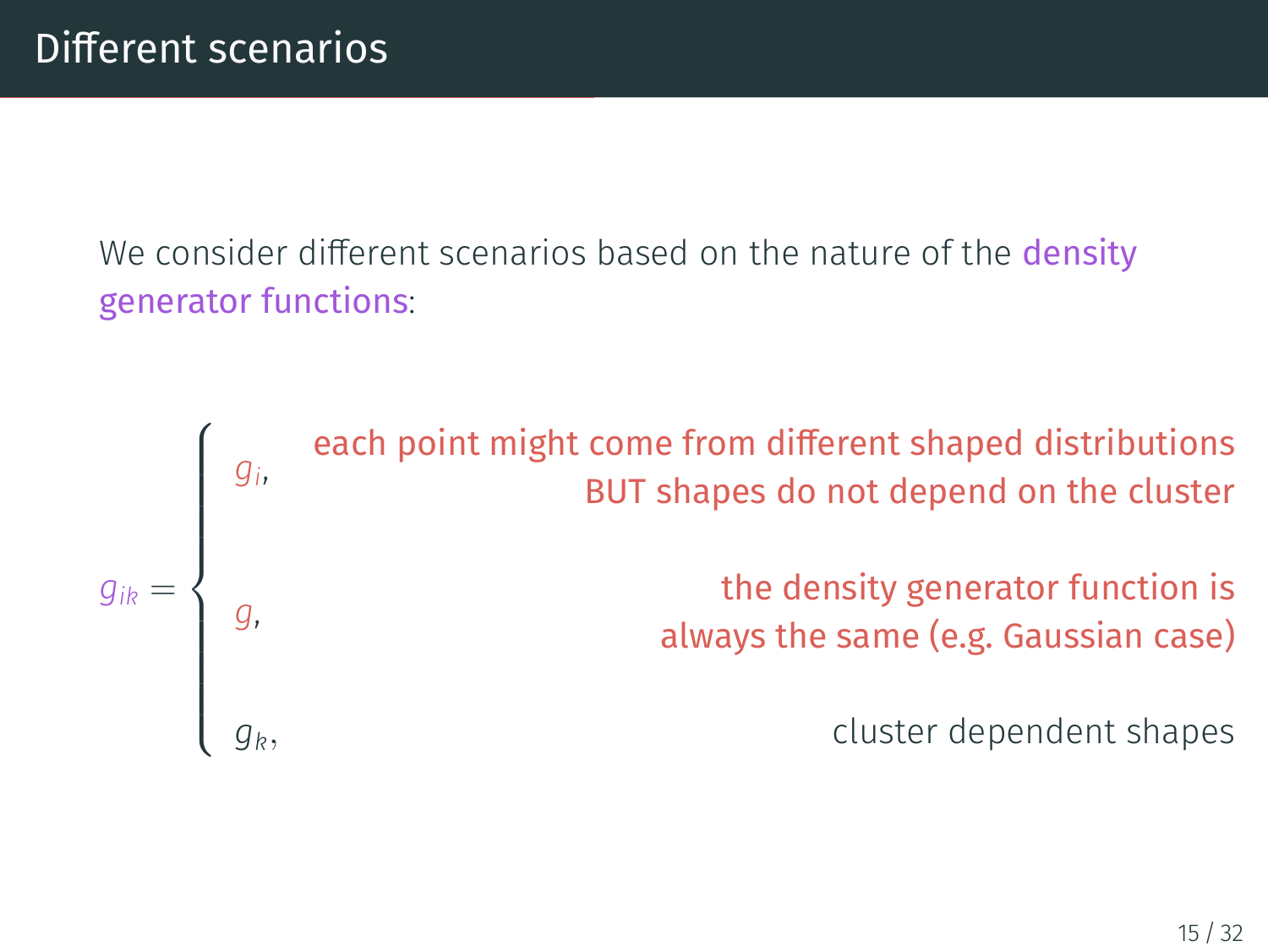#### Parameter space

Given  $\{x_i\}_{i=1}^n \in \mathbb{R}^m$  we have to estimate the usual parameters

$$
\boldsymbol{\Theta} = \left\{\left(\pi_k, \boldsymbol{\mu}_k, \boldsymbol{\varSigma}_k\right)\right\}_{k=1,..,K}
$$

AND we now have a lot of (nuisance) parameters *τ*

$$
\widetilde{\boldsymbol{\Theta}} = \{\tau_{ik}\}_{\substack{k=1,\ldots,K \\ i=1,\ldots,n}}
$$

#### MLE

We derive the two-step (E-M) algorithm based on the likelihood of the model (using the trick of[[Ollila and Tyler, 2012\]](#page-38-3)).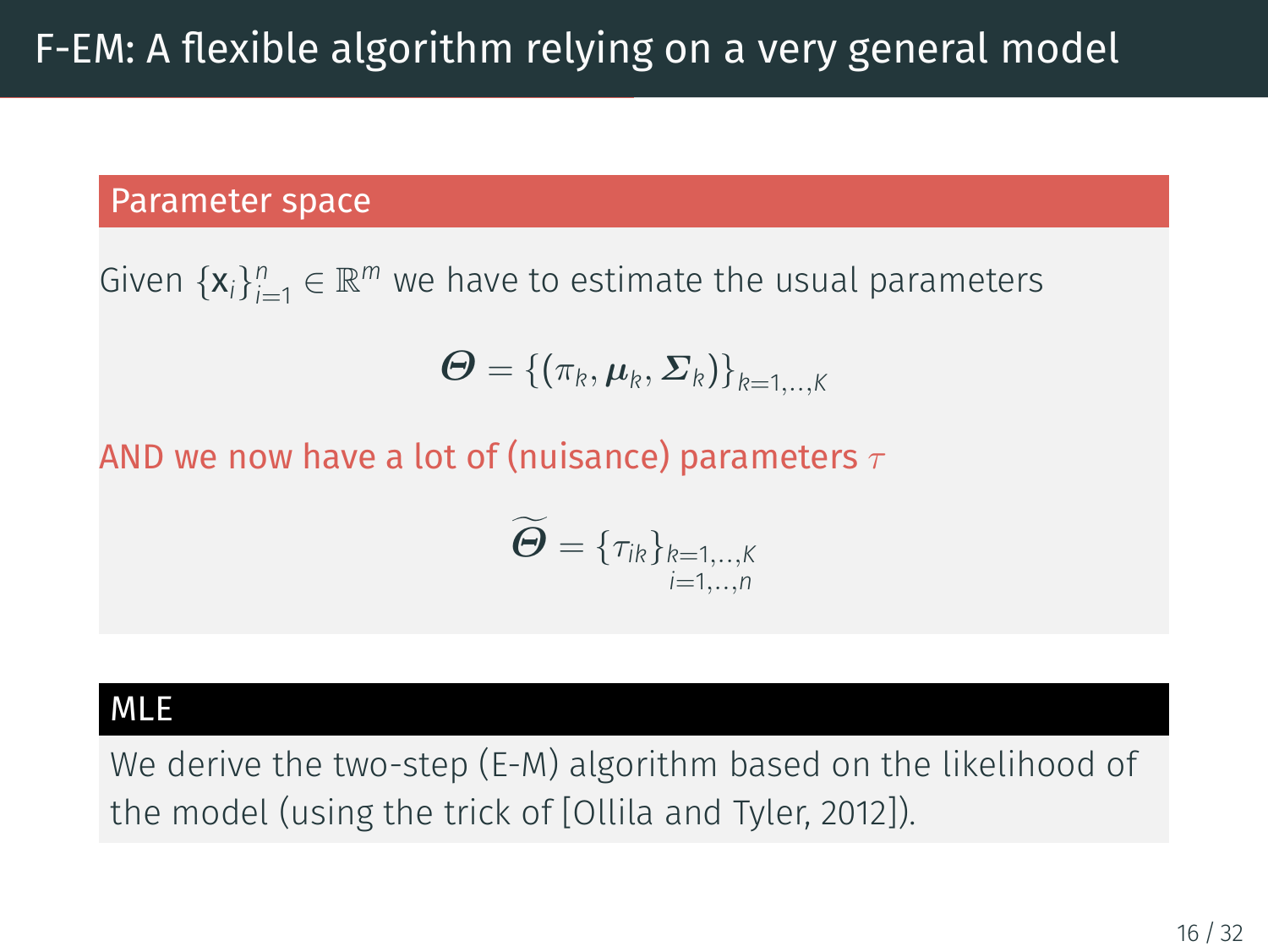### Proposition

*Assume gik* = *g<sup>i</sup> , then the membership probabilities MLE are*

$$
\widehat{p}_{ik} = \frac{\widehat{\pi}_k \left( (\mathbf{x}_i - \widehat{\boldsymbol{\mu}}_k)^T \widehat{\boldsymbol{\Sigma}}_k^{-1} (\mathbf{x}_i - \widehat{\boldsymbol{\mu}}_k) \right)^{-m/2} |\widehat{\boldsymbol{\Sigma}}_k|^{-1/2}}{\sum_{j=1}^K \widehat{\pi}_j \left( (\mathbf{x}_i - \widehat{\boldsymbol{\mu}}_j)^T \widehat{\boldsymbol{\Sigma}}_j^{-1} (\mathbf{x}_i - \widehat{\boldsymbol{\mu}}_j) \right)^{-m/2} |\widehat{\boldsymbol{\Sigma}}_j|^{-1/2}}
$$

Insensitivity: the expression of the membership does not depend on the particular density  $g_i$  that generates each data point

*.*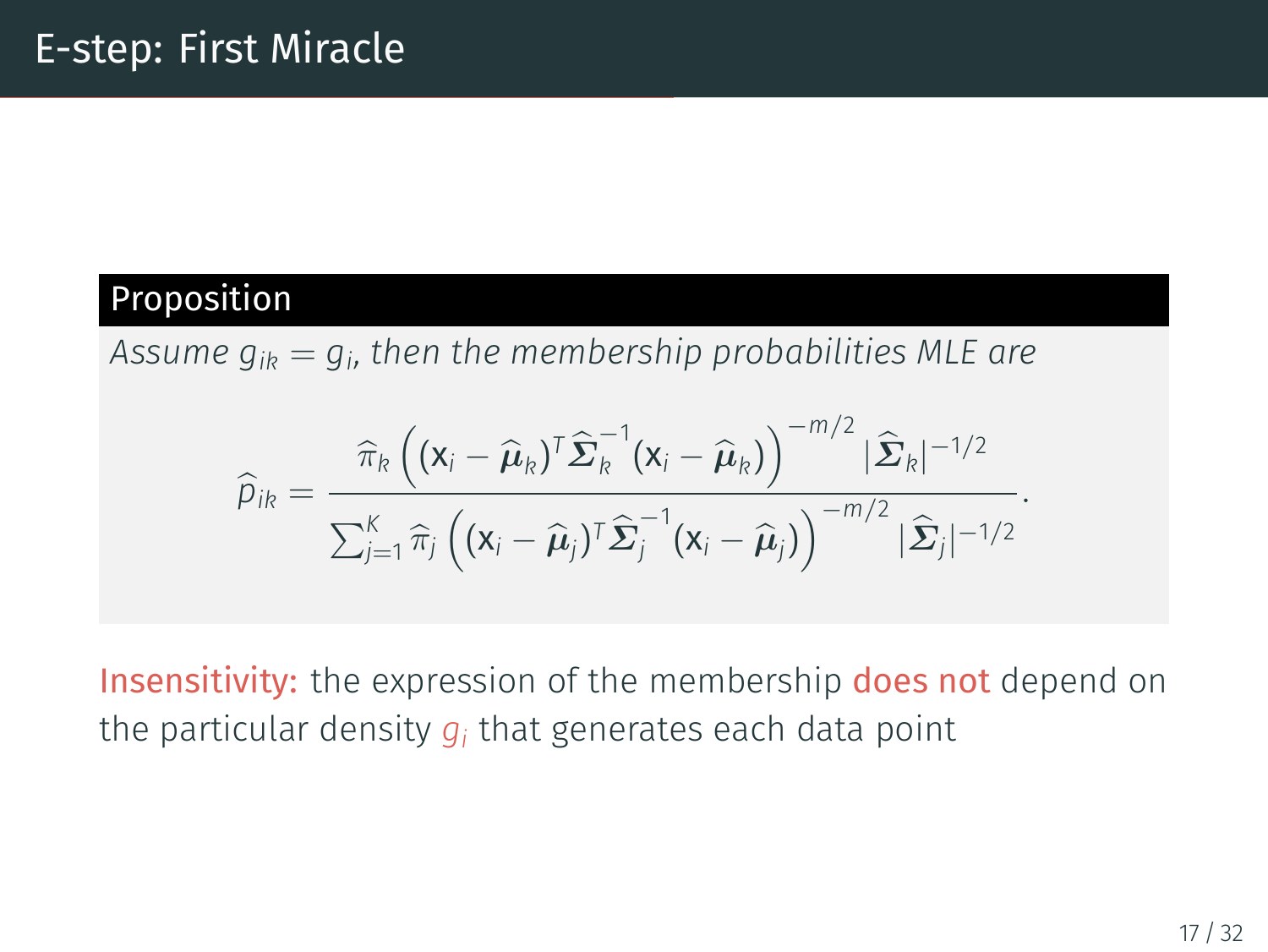### Proposition (Location and scatter matrix estimators)

*We almost obtain Tyler's estimators.*

$$
\widehat{\boldsymbol{\mu}}_k = \frac{\sum_{i=1}^n \frac{\widehat{\boldsymbol{\mu}}_{ik} \mathbf{x}_i}{(\mathbf{x}_i - \widehat{\boldsymbol{\mu}}_k)^T \widehat{\boldsymbol{\Sigma}}_k^{-1} (\mathbf{x}_i - \widehat{\boldsymbol{\mu}}_k)}}{\sum_{i=1}^n \frac{\widehat{\boldsymbol{\mu}}_{ik}}{(\mathbf{x}_i - \widehat{\boldsymbol{\mu}}_k)^T \widehat{\boldsymbol{\Sigma}}_k^{-1} (\mathbf{x}_i - \widehat{\boldsymbol{\mu}}_k)}}
$$

$$
\widehat{\Sigma}_k = m \sum_{i=1}^n \frac{w_{ik}(\mathbf{x}_i - \widehat{\boldsymbol{\mu}}_k)(\mathbf{x}_i - \widehat{\boldsymbol{\mu}}_k)^T}{(\mathbf{x}_i - \widehat{\boldsymbol{\mu}}_k)^T \widehat{\boldsymbol{\Sigma}}_k^{-1}(\mathbf{x}_i - \widehat{\boldsymbol{\mu}}_k)}, \text{ with } w_{ik} = \widehat{p}_{ik} / \sum_i \widehat{p}_{ik}
$$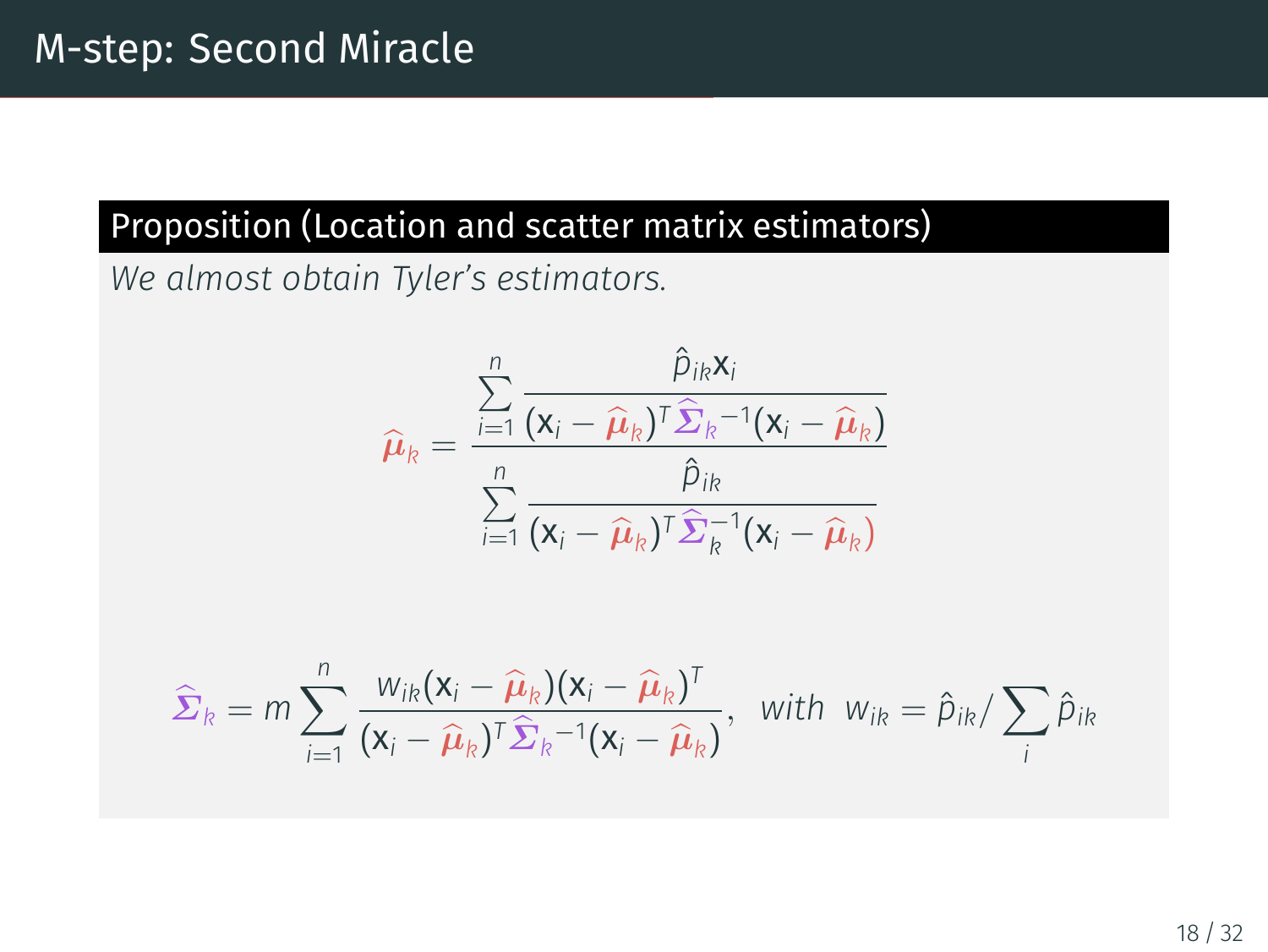#### Furthermore,

$$
\widehat{\tau}_{ik} = \frac{(\mathbf{x}_i - \widehat{\boldsymbol{\mu}}_k)^T \widehat{\boldsymbol{\Sigma}}_k^{-1} (\mathbf{x}_i - \widehat{\boldsymbol{\mu}}_k)}{a_{ik}},
$$

where *aik* depends only on *gik*, for example for the Gaussian case  $a_{ik} = m$ .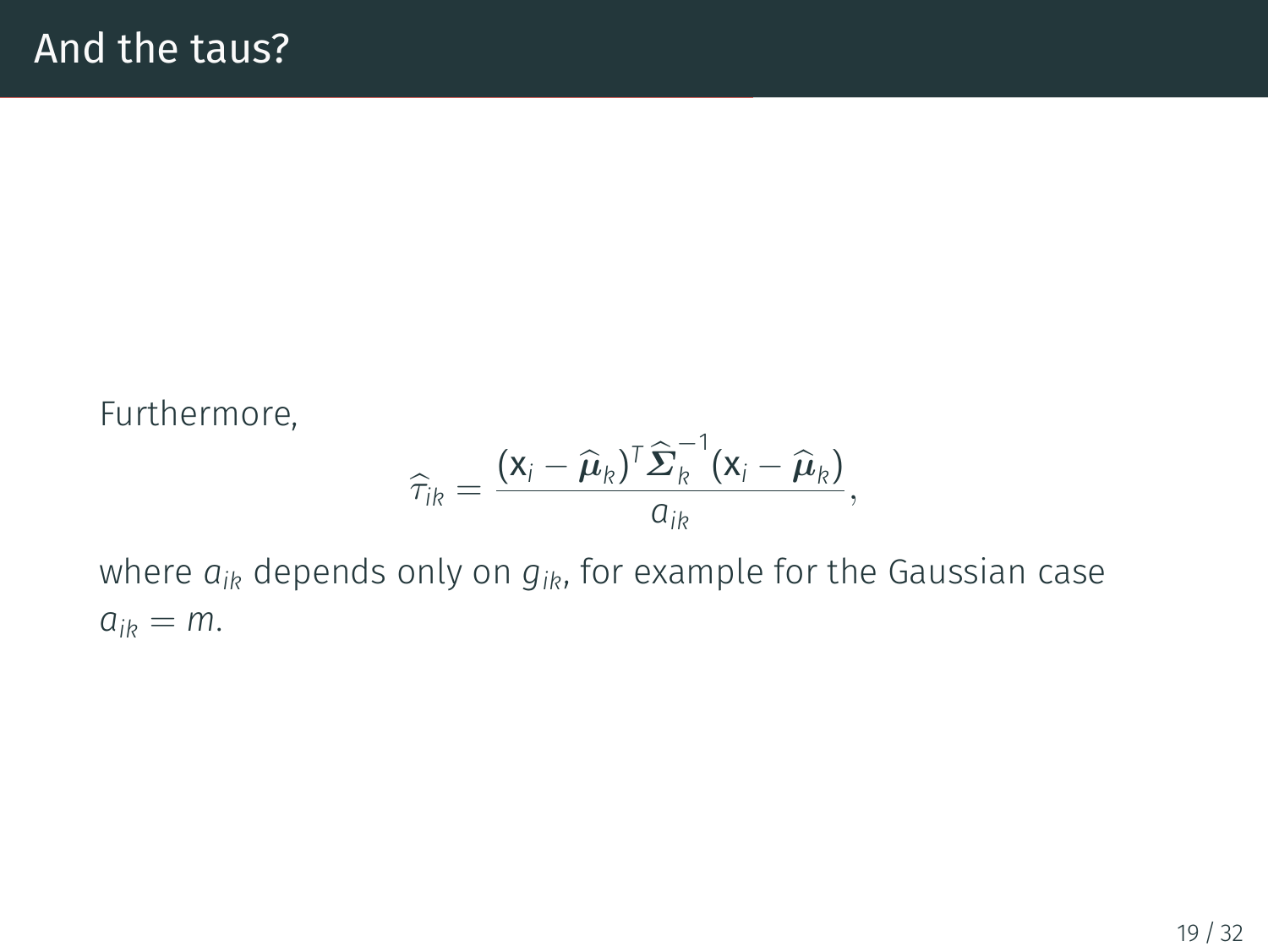$\widehat{\boldsymbol{\mu}}_k$  and  $\boldsymbol{\varSigma}_k$  are like usual sample estimators with small weights for outlying points

$$
\frac{1}{n}\sum_{i=1}^n\mathbf{x}_i \Longrightarrow \frac{1}{n}\sum_{i=1}^n\gamma_i\mathbf{x}_i
$$

$$
\frac{1}{n}\sum_{i=1}^n(\mathbf{x}_i-\widehat{\boldsymbol{\mu}})(\mathbf{x}_i-\widehat{\boldsymbol{\mu}})^T \Longrightarrow \frac{1}{n}\sum_{i=1}^n\gamma_i(\mathbf{x}_i-\widehat{\boldsymbol{\mu}})(\mathbf{x}_i-\widehat{\boldsymbol{\mu}})^T
$$

with  $\gamma_i = C \frac{\hat{p}_{ik}}{(x - \hat{p}_{i} + \hat{r}_{i})^T}$  $(\mathbf{x}_i - \widehat{\boldsymbol{\mu}}_k)^T \widehat{\boldsymbol{\Sigma}}_k^{-1} (\mathbf{x}_i - \widehat{\boldsymbol{\mu}}_k)$ 

Tyler estimators[[Tyler, 1987\]](#page-39-1) (classical robust estimator[[Maronna, 1976\]](#page-38-4)) fulfill very similar equations. **HINT** about robustness of the model.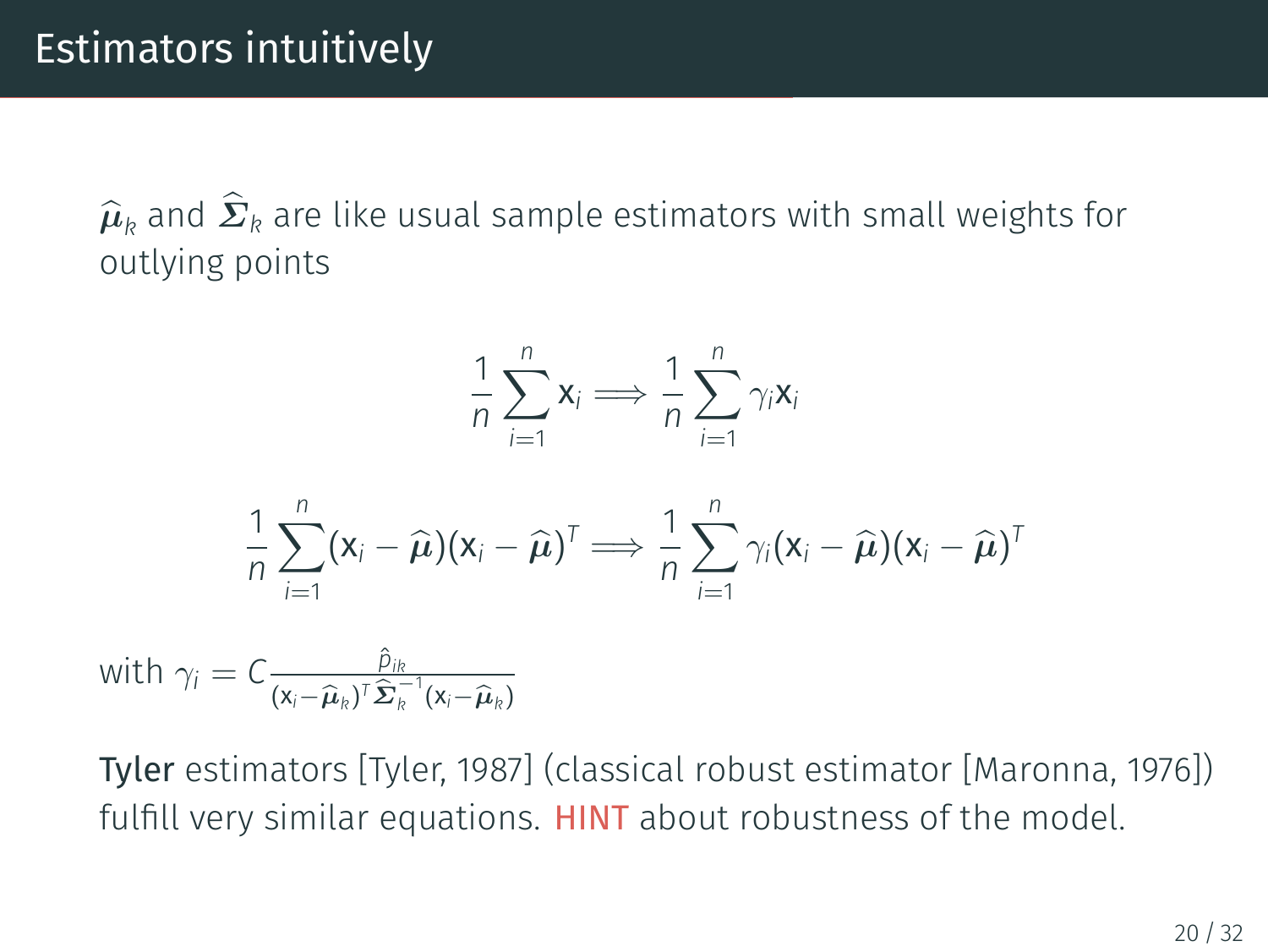### Properties

- The random vectors that represent the data points are independent but not necessarily i.i.d.
- Generalizes GMM. (Gaussian *∈* ES)
- $\cdot$  If  $g_{ik}=g_i$ , the membership probabilities do not depend on the shape of the distributions!
- $\cdot$  If  $q_{ik} = q_k$ , we can derive extra estimators to be computed on the M-Step.
- The model leads to estimators that are similar to classical robust estimators (Tyler)[[Ollila and Tyler, 2012\]](#page-38-3).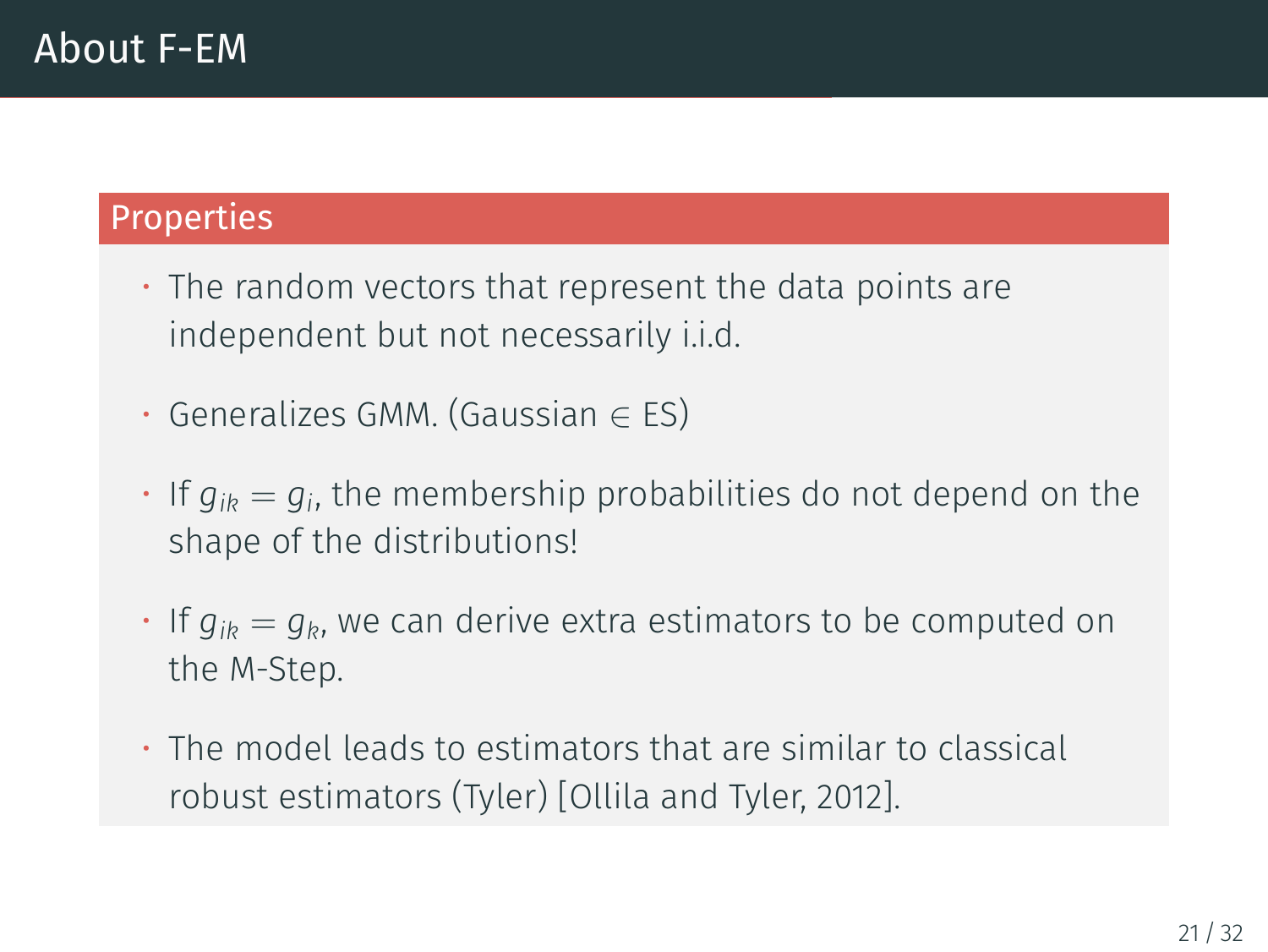When the dimension grows we can better estimate the parameters *τik*.

### Convergence of *τ*ˆ when *g* is the Gaussian density generator

Let  $x \stackrel{d}{=} \mu + \sqrt{\tau}$ Aq, with q a standard Gaussian. Under some  $a$  assumptions, for any  $a\in\mathbb{R}$ ,  $\forall \varepsilon >0$  and  $\mathsf{y}\sim\mathcal{N}(\tau,2\tau^2/m)$ , then

*<sup>|</sup>*P(*{τ*<sup>b</sup> *<sup>≤</sup> <sup>a</sup>}*) *<sup>−</sup>* <sup>P</sup>(<sup>y</sup> *<sup>≤</sup> <sup>a</sup>*)*<sup>|</sup> < ε,* if *<sup>n</sup>* and *<sup>m</sup>* are large enough

This is in agreement with previous RMT results [\[Couillet et al., 2014](#page-37-4)].

We can combine this result with parsimonious restrictions on the covariance matrix to avoid issues in the case of very large *m*.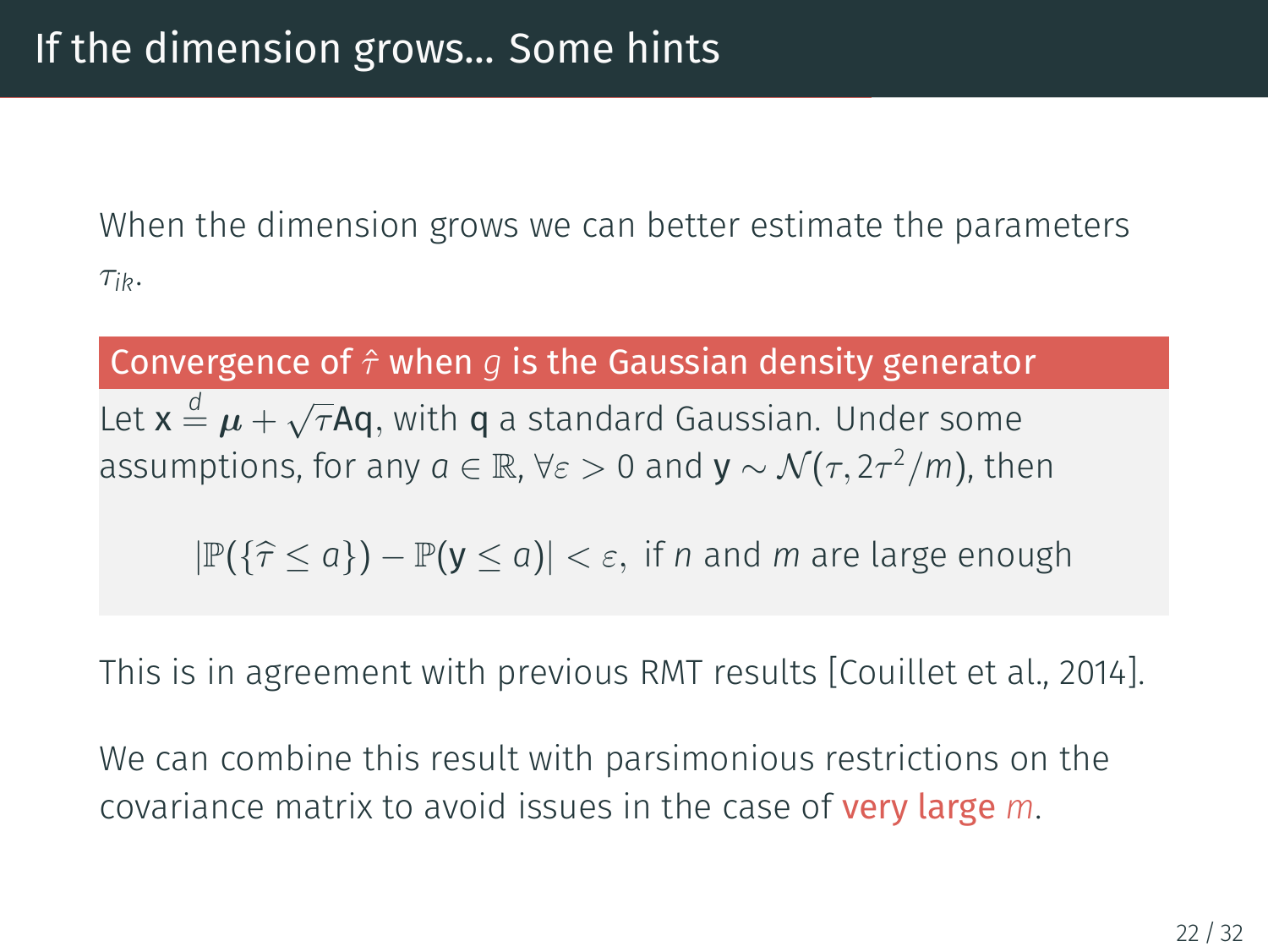- The trace of the scatter matrix estimator is fixed.
- Possible centers initialization: quick run of k-means.
- Code available: *github.com/violetr/fem*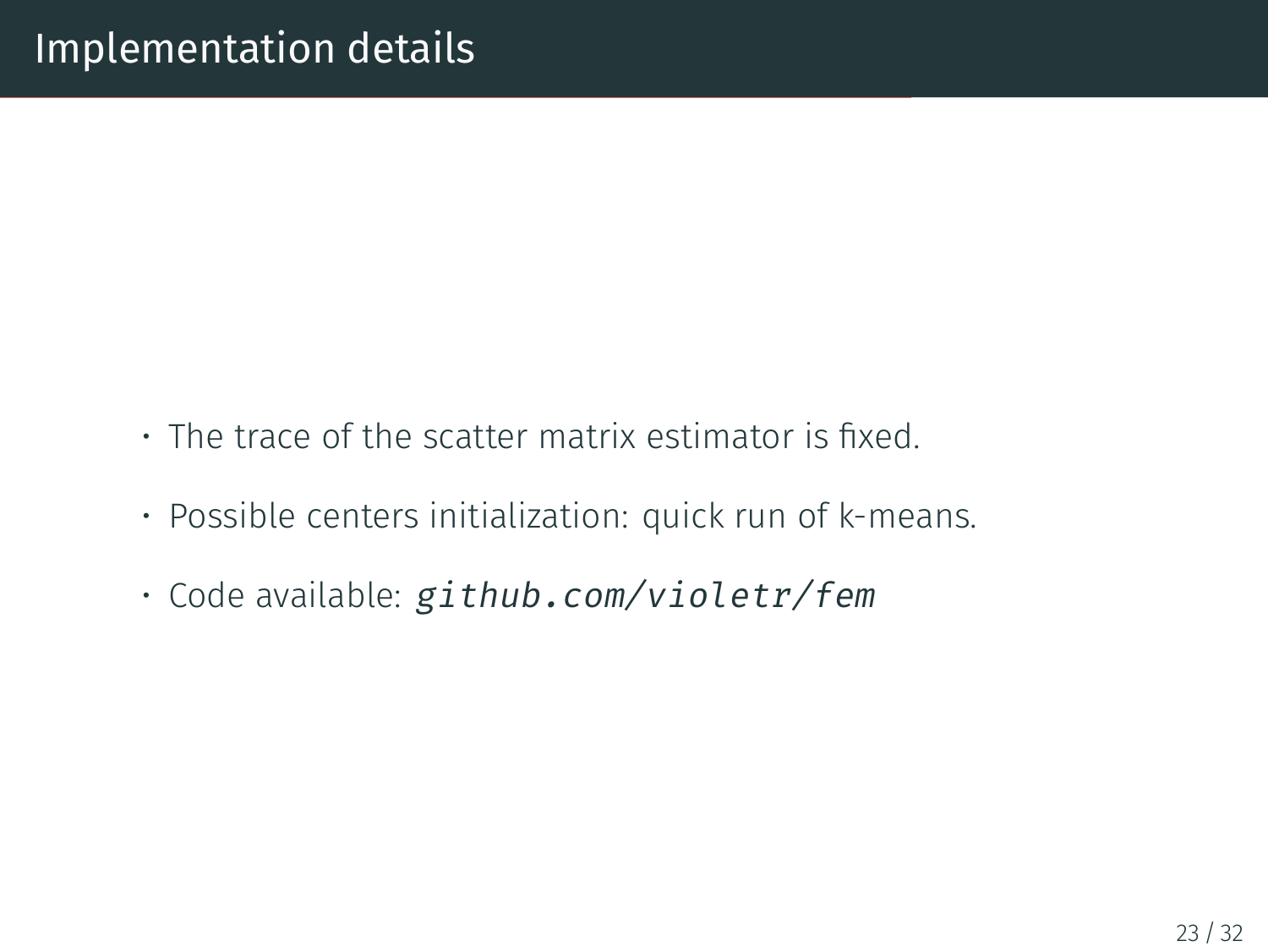<span id="page-31-0"></span>[F-EM: Experimental results](#page-31-0)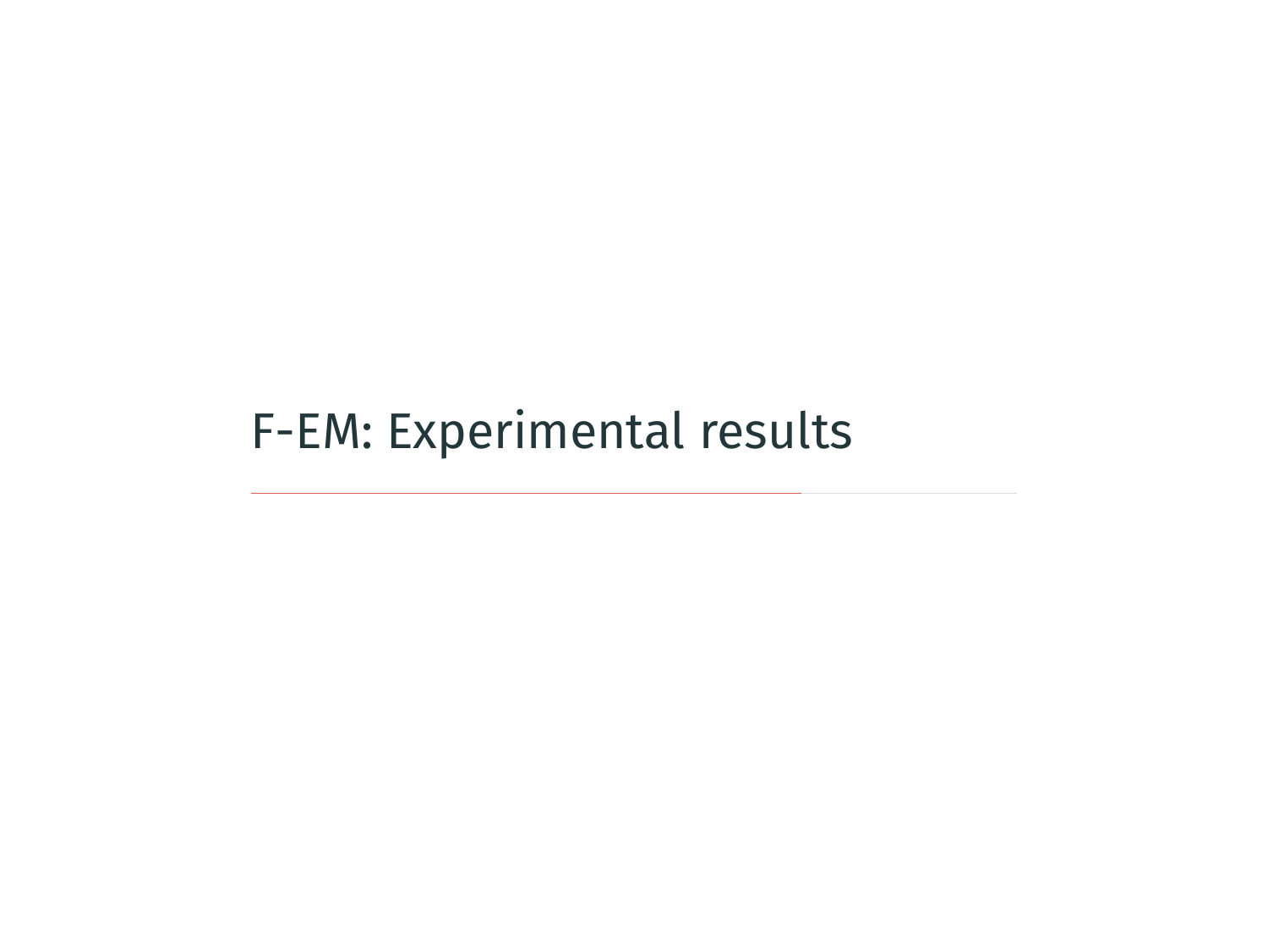### Measuring the performance

### We compare our algorithm to

- k-means
- GMM-EM
- Spectral Clustering
- Mixture of Student's *t* (*t*-EM or EMMIX)
- TClust
- RIMLE

#### **Metrics**

- Adjusted Mutual Information (AMI),
- Adjusted Rand Index (AR).
- Estimation error of the parameters (only for simulations).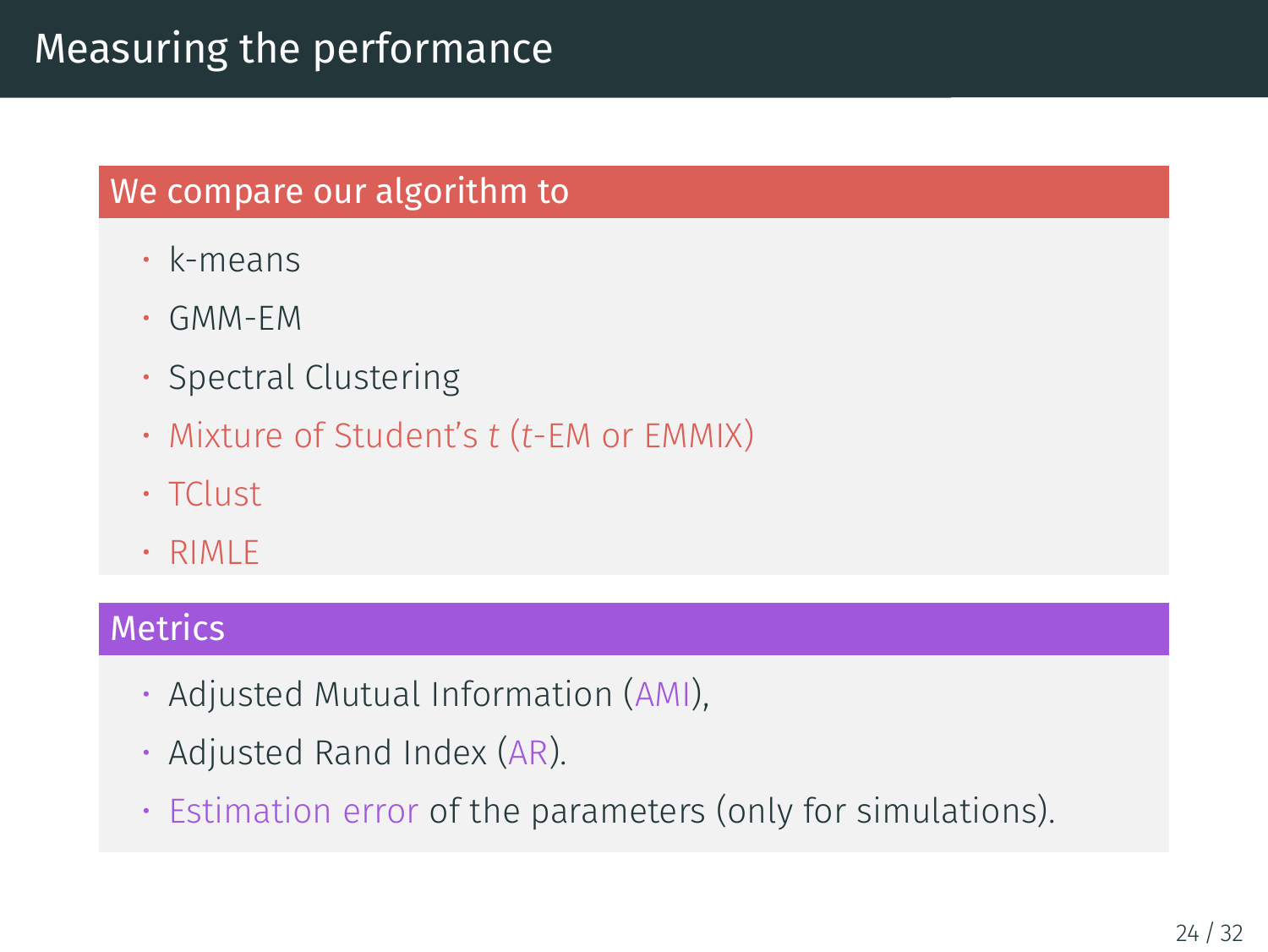### Some simulation results

Mixtures of t-distributions with different degrees of freedom and covariance matrix classes, mixtures of more general distributions, clusters with different *g<sup>i</sup>* .



Setup 2: *t−*distributions  $\nu = 10$ 





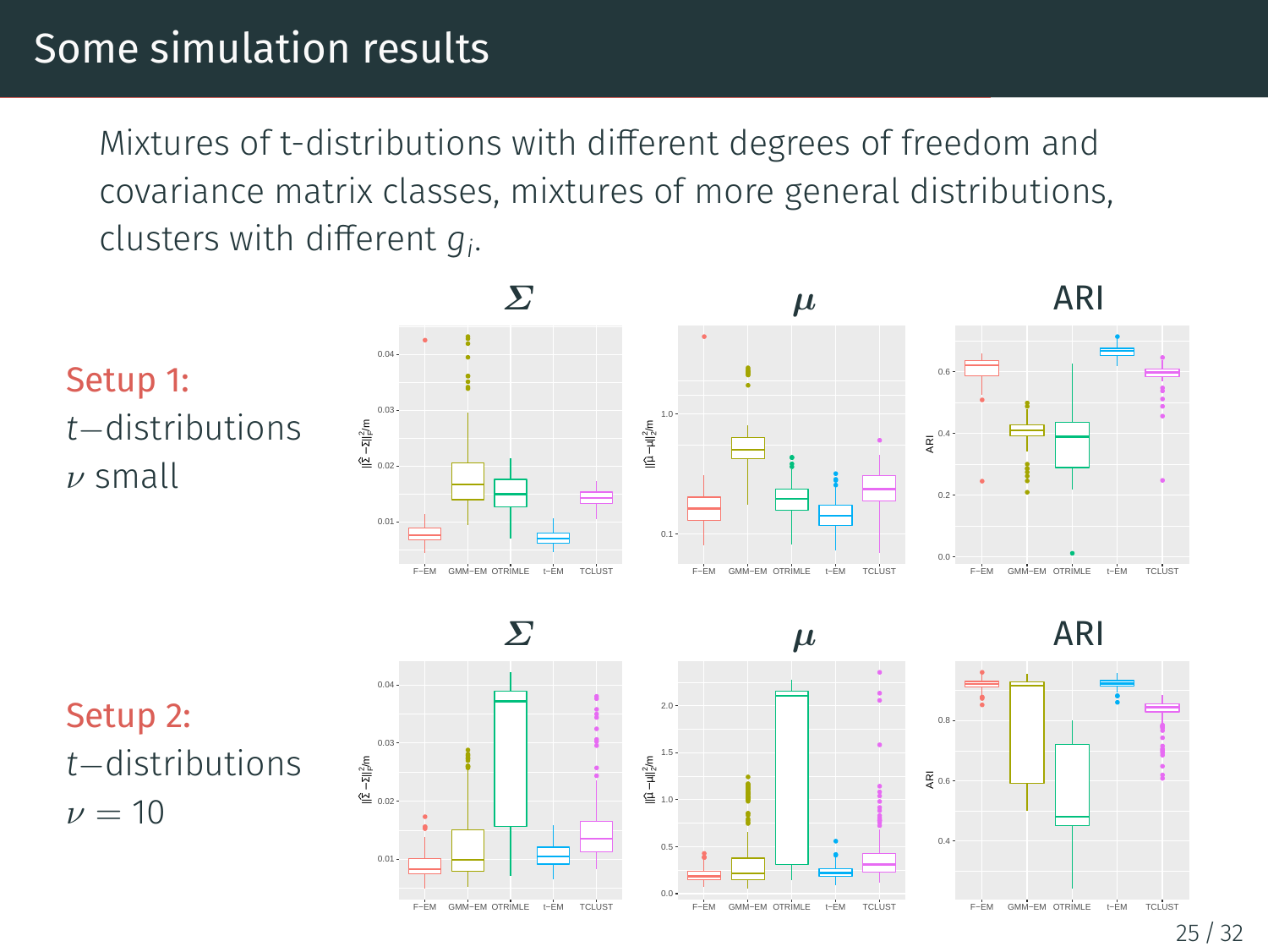### Some simulation results



F-EM performs well even in the situations that do not match the model.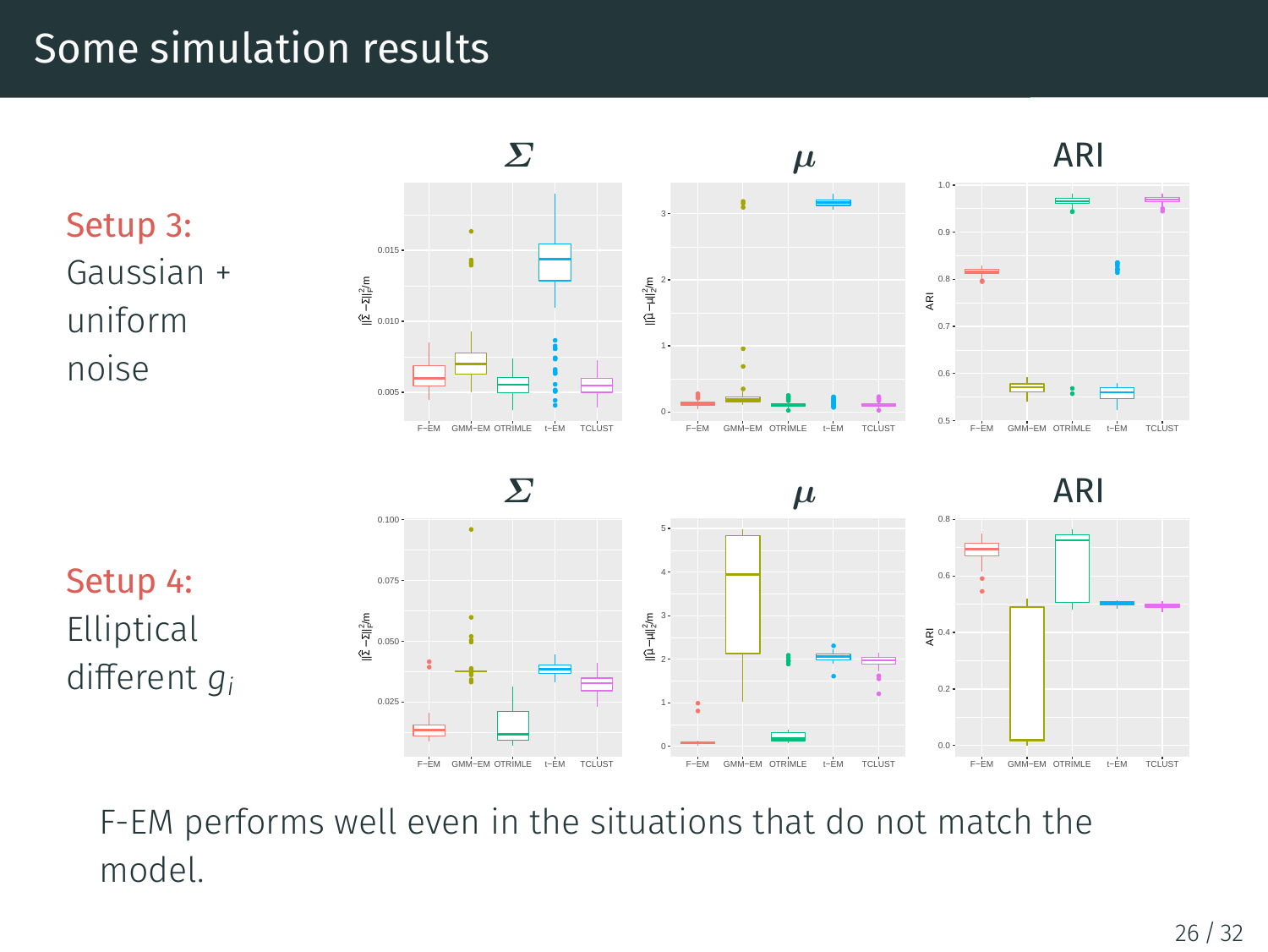### Real data clustering results



MNIST (LeCun, 1998) NORB (LeCun, 2004)

| Set        | k-means | GMM    | t-EM   | F-EM   | spectral | TCLUST | <b>RIMLE</b> |
|------------|---------|--------|--------|--------|----------|--------|--------------|
| MNIST38    | 0.2884  | 05716  | 06397  | 0.6887 | 0.6866   | 0.6847 | 0 24 94      |
| MNIST71    | 0.8486  | 08905  | 0.9432 | 09360  | 09384    | 0.6885 | 02493        |
| MNIST386   | 0.6338  | 0.7332 | 08262  | 0.8306 | 0.8542   | 0.8366 | 04274        |
| MNIST386+n | 0.4475  | በ 4909 | 05296  | 05548  | 0.3115   | 0.6908 | 01498        |
| smallNORB  | 00015   | 0 0468 | 04223  | 0.5067 | $\sim 0$ | 01330  | 0.1472       |
| 20news     | 01883   | 02739  | 04426  | 0.5114 | 0.0987   | 02664  | 0.0026       |

Table 1: Median AMI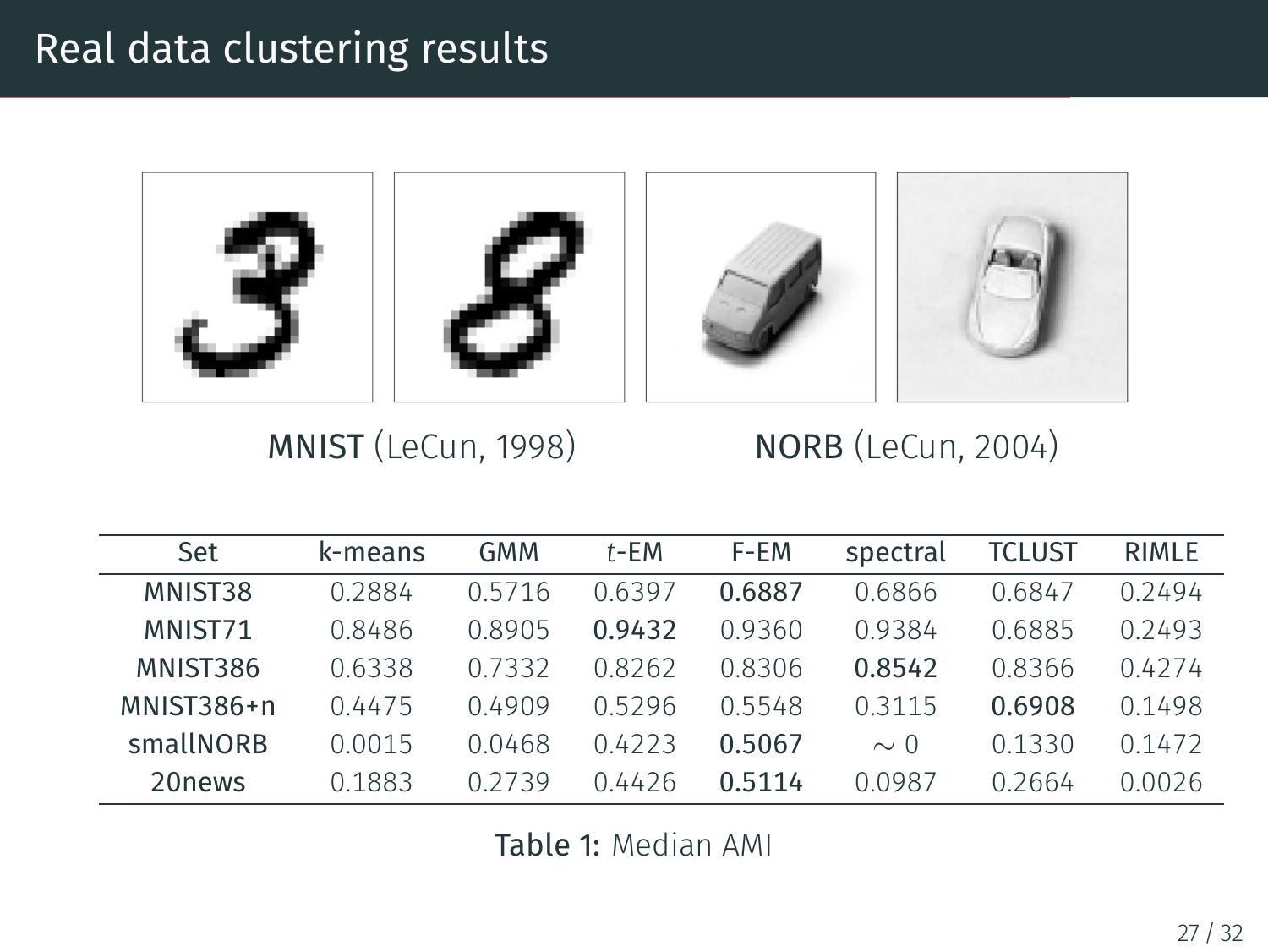### Real data clustering results - The NORB case

| Dataset kmeans GMM-EM t-EM                              |  |  | F-EM spectral TCLUST RIMLE |               |  |
|---------------------------------------------------------|--|--|----------------------------|---------------|--|
| small NORB $0.0015$ $0.0468$ $0.4223$ $0.5067$ $\sim 0$ |  |  |                            | 0.1330 0.1472 |  |



#### t-SNE embedding of the dataset colored with labels:

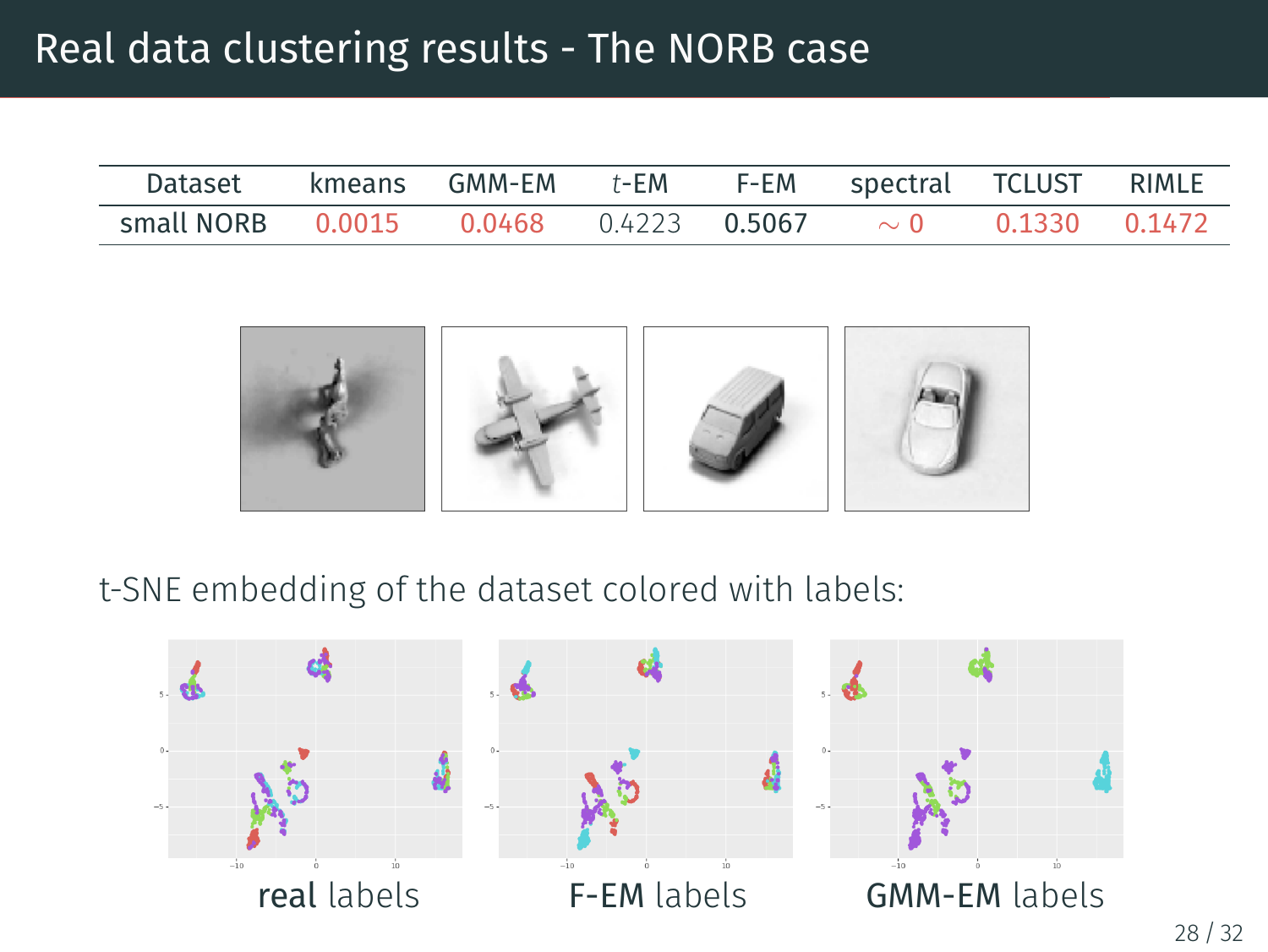### References i

<span id="page-37-0"></span>

Banfield, J. D. and Raftery, A. E. (1993).

Model-based gaussian and non-gaussian clustering.

*Biometrics*, 49(3):803–821.

<span id="page-37-3"></span>

Cambanis, S., Huang, S., and Simons, G. (1981).

On the theory of elliptically contoured distributions.

*Journal of Multivariate Analysis*, 11(3):368–385.

<span id="page-37-1"></span>

Coretto, P. and Hennig, C. (2016).

Robust improper maximum likelihood: Tuning, computation, and a comparison with other methods for robust gaussian clustering.

*Journal of the American Statistical Association*, 111(516):1648–1659.

<span id="page-37-4"></span>

Couillet, R., Pascal, F., and Silverstein, J. W. (2014).

Robust estimates of covariance matrices in the large dimensional regime.

*IEEE Transactions on Information Theory*, 60(11):7269–7278.

<span id="page-37-2"></span>

García-Escudero, L. A., Gordaliza, A., Matrán, C., and Mayo-Iscar, A. (2008).

A general trimming approach to robust cluster analysis.

*Ann. Statist.*, 36(3):1324–1345.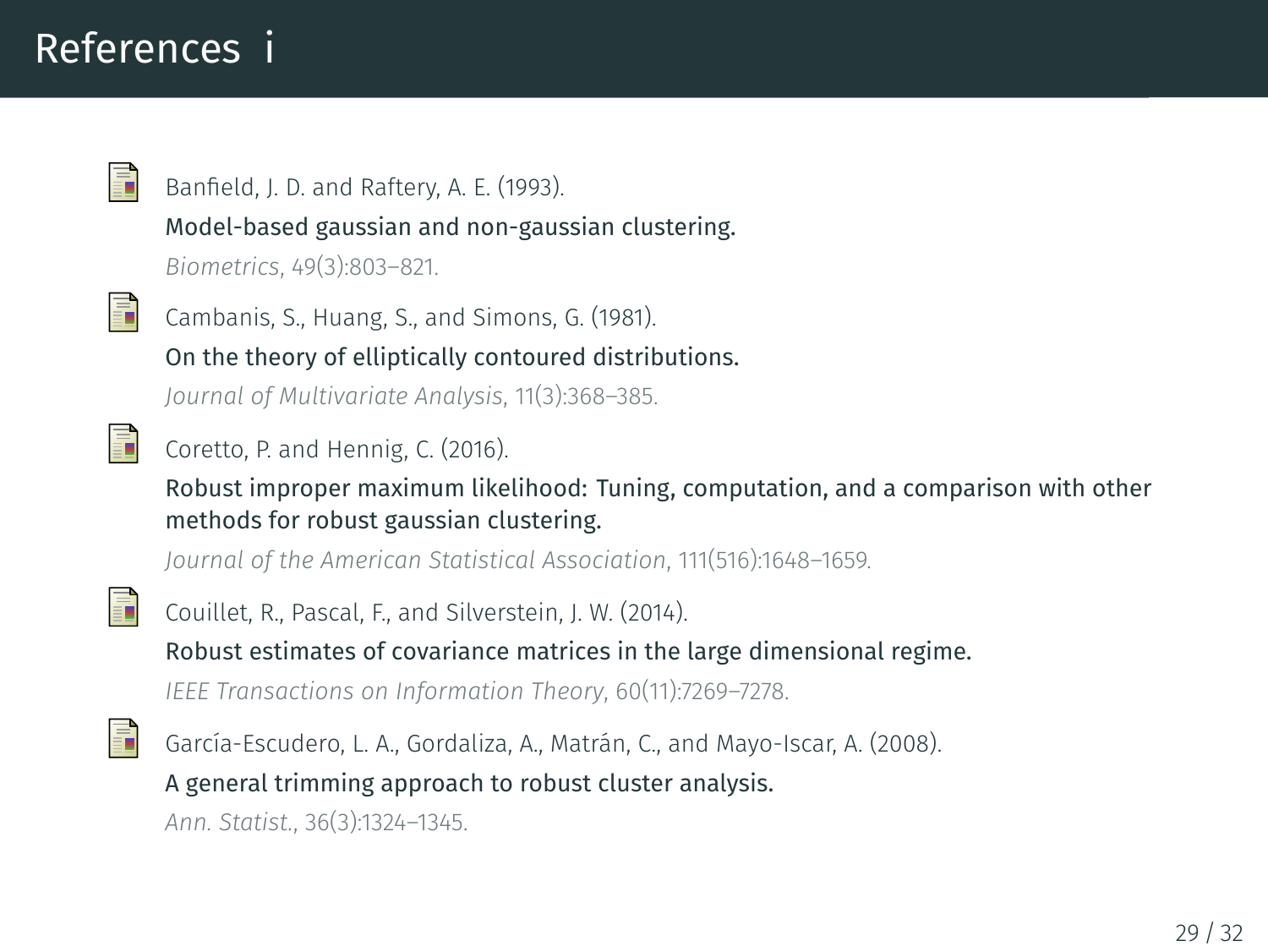### References ii

<span id="page-38-1"></span>

Gonzalez, J. D., Yohai, V. J., and Zamar, R. H. (2019).

Robust Clustering Using Tau-Scales.

*arXiv e-prints*, page arXiv:1906.08198.

<span id="page-38-2"></span>

Kelker, D. (1970).

Distribution theory of spherical distributions and a location-scale parameter generalization.

32(4):419–430.

<span id="page-38-4"></span>

Maronna, R. A. (1976).

Robust M-Estimators of multivariate location and scatter.

*The Annals of Statistics*, 4(1):51–67.

<span id="page-38-3"></span>

Ollila, E. and Tyler, D. E. (2012).

Distribution-free detection under complex elliptically symmetric clutter distribution.

In *2012 IEEE 7th Sensor Array and Multichannel Signal Processing Workshop (SAM)*, pages 413–416.

<span id="page-38-0"></span>

Peel, D. and McLachlan, G. J. (2000).

Robust mixture modelling using the t distribution.

*Statistics and Computing*, 10(4):339–348.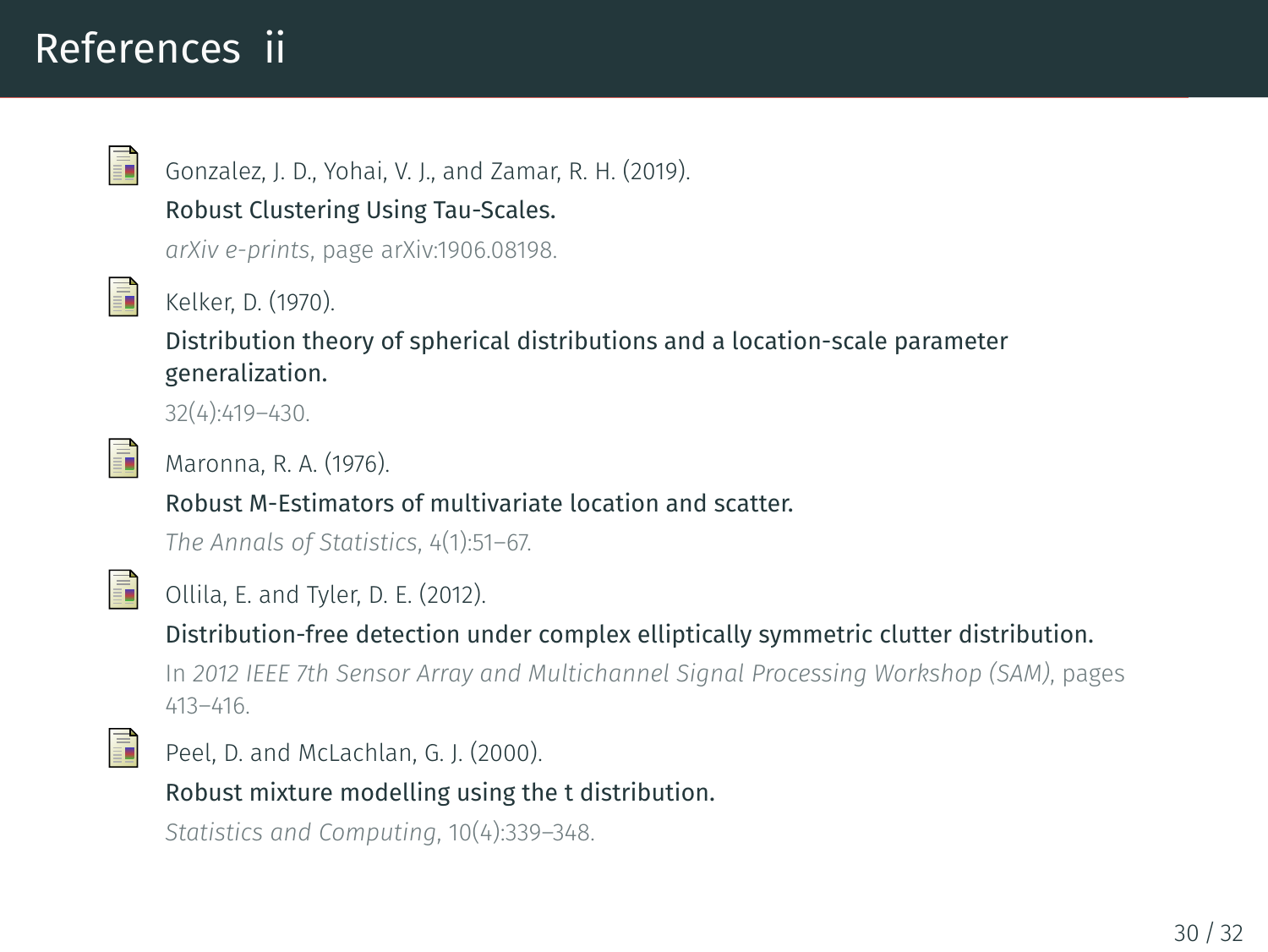<span id="page-39-1"></span>

<span id="page-39-0"></span>F

Tyler, D. E. (1987).

#### A distribution-free *M*-estimator of multivariate scatter.

*The Annals of Statistics*, 15(1):234–251.

Yu, K., Dang, X., Bart, H., and Chen, Y. (2015).

#### Robust model-based learning via spatial-em algorithm.

*IEEE Transactions on Knowledge and Data Engineering*, 27(6):1670–1682.